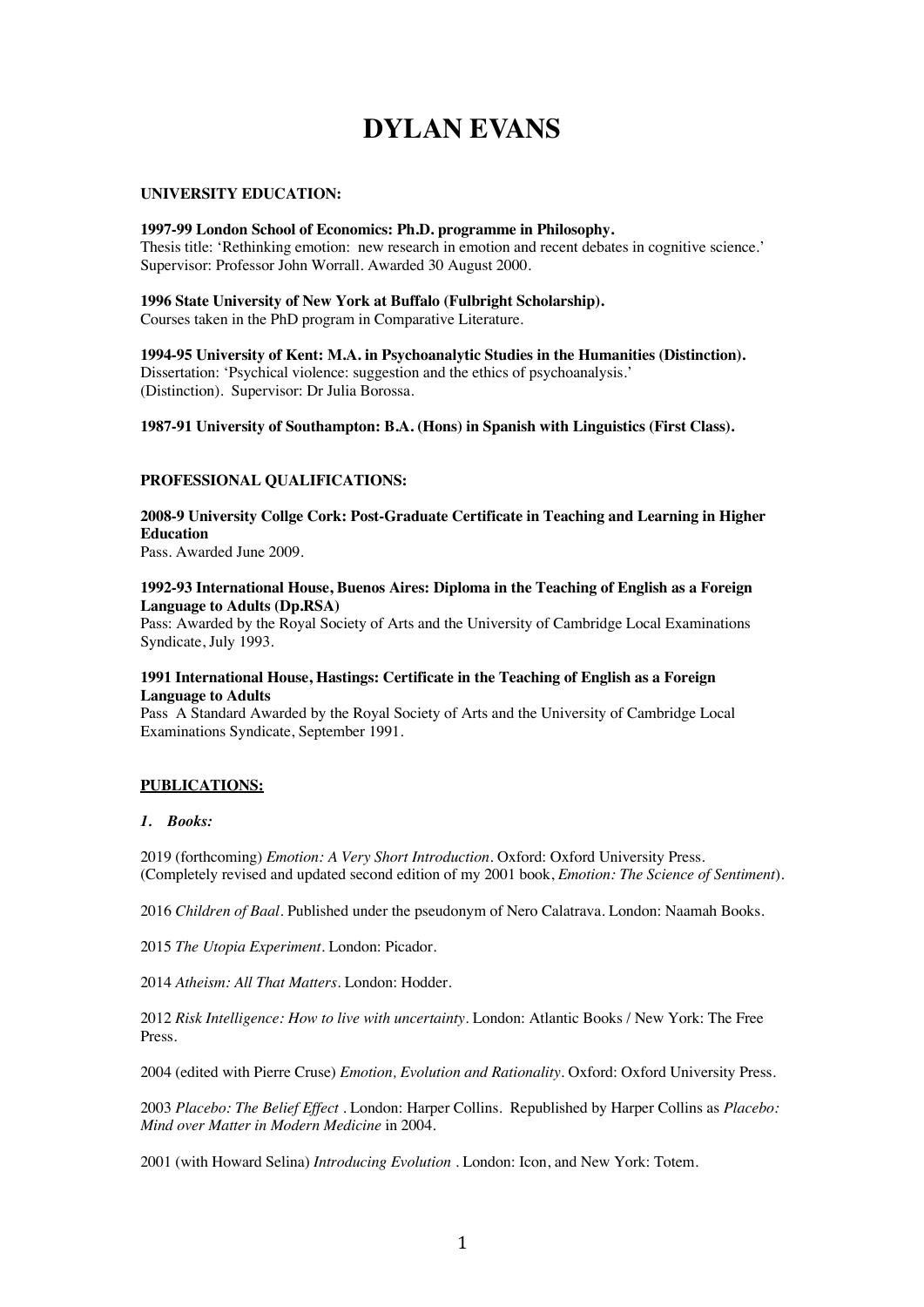2001 *Emotion: The Science of Sentiment*. Oxford: Oxford University Press.

1999 (with Oscar Zarate) *Introducing Evolutionary Psychology* . London: Icon, and New York: Totem.

1996 *An Introductory Dictionary of Lacanian Psychoanalysis* . London & New York: Routledge.

#### *2. Papers in peer-reviewed academic journals:*

2010 (with Douglas Hubbard) 'Problems with scoring methods and ordinal scales in risk assessment' *IBM Journal of Research and Development*, 54 (3): 2:1 - 2:10.

2005 'Suppression of the acute-phase response as a biological mechanism for the placebo effect' *Medical Hypotheses*, 64: 1-7.

2002 'Pain, evolution and the placebo response' *Behavioral and Brain Sciences* , 25 (4): 459-460.

2002 'The search hypothesis of emotion' *The British Journal for the Philosophy of Science*, 53 (4): 497-509.

1997 'The lure of the already there and the lure of the before: psychoanalytic theory and historiography' *Journal for the Psychoanalysis of Culture and Society* 2 (1): 141-45.

1996 'Historicism and Lacanian theory' *Radical Philosophy* 79: 35-40.

1995 'Successful misunderstanding: the dialogue between cultural theory and psychoanalysis' *diatribe* 5: 57-62.

#### *3. Papers in conference proceedings:*

2011 Donna Gresh, Lea A. Deleris, Luca Gasparini and Dylan Evans, 'Visualizing risk' *InfoVis 2011*, Providence, RI.

2008 Schröder, M., Wilson, I., Jarrold, W., Evans, D., Pelachaud, C., Zovato, E. and Karpouzis, K. 'What is most important for an Emotion Markup Language?' *Proceedings of the Third Workshop on Emotion and Computing, KI 2008*, Kaiserslautern, Germany.

2005 Bultitude, K., Johnson, B., Burnet, F., Evans, D., and Winfield, A. 'Robot Thought - A dialogue event for family audiences', *Proceedings of the AISB'05 Symposium on Robotics, Mechatronics and Animatronics in the Creative and Entertainment Industries and Arts,* University of Hertfordshire, pp. 14-21.

2003 Evans, D. Heuvelink, A., and Nettle, D. 'The evolution of optimism: a multi-agent based model of adaptive bias in human judgement', *Proceedings of the AISB'03 Symposium on Scientific Methods for the Analysis of Agent-Environment Interaction*, University of Wales, pp.20-25.

#### *4. Chapters and other contributions to edited books*

2018 'The need for closure' in *This Idea is Brilliant*, ed. John Brockman New York: HarperCollins pp.457-8.

2015 'The great AI swindle' in *What to Think About Machines That Think: Today's Leading Thinkers on the Age of Machine Intelligence*, ed. John Brockman, New York: HarperCollins, pp. 209-11.

2013 'The use of placebos in acupuncture trials,' in *Acupuncture: Theories and Evidence*, ed. Hai Hong, Singapore: World Scientific, pp.117-24.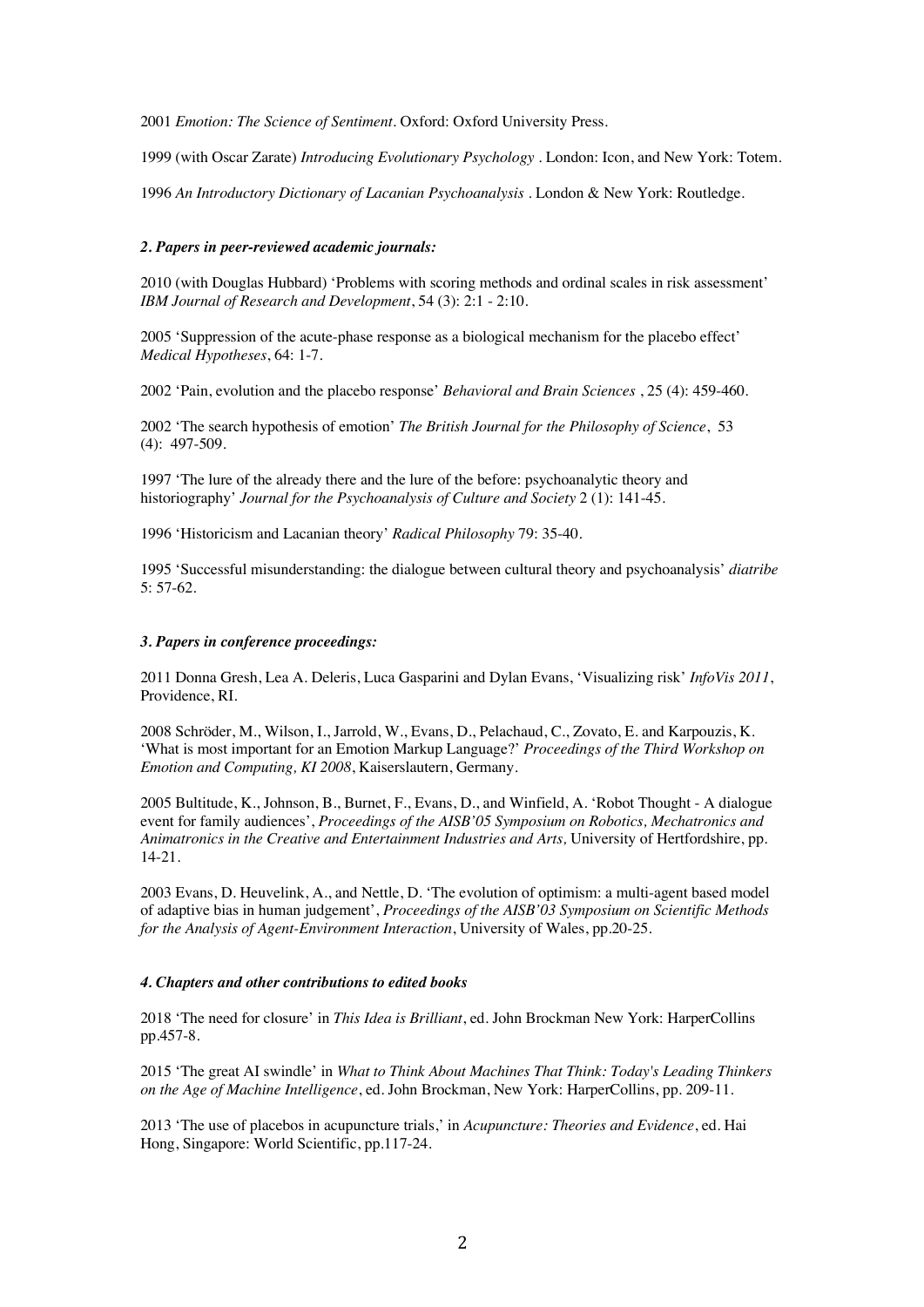2012 'Greed' in *The Seven Deadly Sins: A Celebration of Vice and Virtue*, ed. Rosalind Porter, London: Union Books, pp.117-40.

2012 (with Walter de Back) 'Robotics', in *Applied Evolutionary Psychology,* ed. S. Craig Roberts, Oxford: Oxford University Press, pp.414-25.

2012 'The third wound: has scientific psychology banished the ghost from the machine?', in *The Blackwell Companion to Science and Christianity,* eds. James Stump and Alan Padgett, Oxford: Blackwell, pp.335-43.

2012 'Risk Intelligence', in *Handbook of Risk Theory,* ed. Sabine Roesser, Berlin: Springer, pp. 603- 620.

2010 'Emotions as Aids and Obstacles in Thinking about Risky Technologies,' in *Emotions about Risky Technologies*, ed. Sabine Roeser, Berlin: Springer, pp.81-88.

2010 'Wanting the impossible: the dilemma at the heart of intimaate human-robot relationships' *Close Engagements with Artificial Companions. Key social, psychological, ethical and design issues* [NLP 8], edited by Yorick Wilks, John Benjaimins: Amsterdam, pp.75-87.

2010 'Emotional equations', in *Motivación y emoción: investigaciones actuales*, eds. José Miguel Díaz Gómez and Elena Gámez Armas pp.151-58.

2009 'Teaching medical students about decision making', in *New Research in Education: Adult, Medical and Vocational* eds. Edmondo Balistrieri and Giustino DeNino, New York: Nova Science Publishers, pp.141-45.

2006 'Secular fundamentalism' in *Debating Humanism*, ed. Dolan Cummings, Societas Imprint Academic: Exeter, pp.12-21.

2005 'From Lacan to Darwin' in *The Literary Animal; Evolution and the Nature of Narrative*, eds. Jonathan Gottschall and David Sloan Wilson, Evanston: Northwestern University Press, pp.38-55.

2005 Entry on 'Emotion' in *Encyclopedia of Science, Technology, and Ethics*. Ed. Carl Mitcham. Detroit: Macmillan Reference USA.

2005 'Fool others into feeling better', Hack #73 in *Mind Hacks: Tips and Tools for Using your Brain*, by Tom Stafford and Matt Webb, Sebastopol, CA: O'Reilly, pp.242-45.

2004 Entry on 'Placebo' in *The Oxford Companion to the Mind* , Second Edition, ed. Richard Gregory, Oxford: Oxford University Press, pp.733-35.

2004 'The search hypothesis of emotion' in *Emotion, Evolution, and Rationality*, Oxford & New York: Oxford University Press, pp.179-191. (Reprint of Evans, D. (2002) 'The search hypothesis of emotion' *The British Journal for the Philosophy of Science* , 53 (4): 497-509.)

2003 'Are we all mad?' in *A Very Short Introduction to Everything* , Oxford: Oxford University Press, pp.91-92.

2001 Entries on 'Evolution', 'Instinct', and 'Sociobiology', in *The Oxford Companion to the Body*, eds. Colin Blakemore and Sheila Jennett, Oxford: Oxford University Press , pp.259-60, 403, 633-34.

2001 (with Lewis Wolpert) 'Malignant sadness: the evolutionary psychology of depression', in *Every Family in the Land: Understanding Prejudice and Discrimination Against People with Mental Illness* , ed. Arthur H. Crisp, http://www.stigma.org/everyfamily/

1998 'From Kantian ethics to mystical experience: an exploration of jouissance', in *Key Concepts of Lacanian Psychoanalysis* , ed. Dany Nobus, London: Rebus Press, pp.1-28.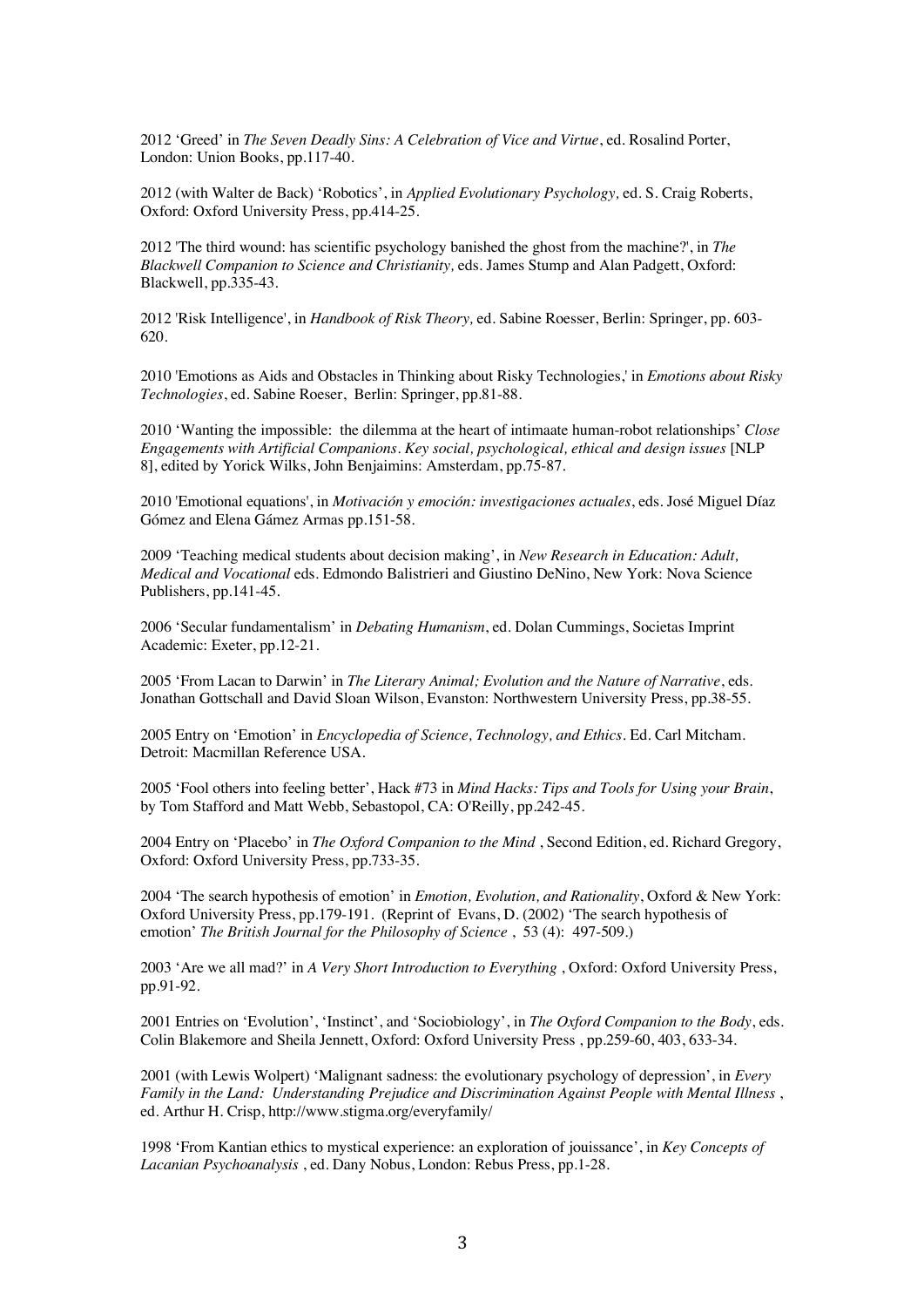#### *5. Articles in newspapers, magazines, newsletters, periodicals and commercial websites:*

2013 'The mask falls,' *Aeon Magazine* 17 January 2013

2012 'How to beat the odds at judging risk,' *The Wall Street Journal*, 11 May 2012.

2011 'Which one are you?' *C4ISR Journal*, June 2011

2010 'Fruit bat case ruling is a victory for free speech,' *The Sunday Times*, 5 December 2010

2009 'Marketing's feel-good factor,' *The Irish Times*, 26 May 2009

2008 'Removing the cancer', *British Medical Journal* online, 23 October 2008. Rapid response to Edzard Ernst, 'Treating the evidence with contempt', BMJ 2008; 337: a206337.

2007 'Letter from Utopia: Oh dear, someone's getting cold feet', *The Time*s, 8 June 2007

2007 'Letter from Utopia: Sound of music is sorely missed', *The Time*s, 11 May 2007

2007 'Letter from Utopia: Religion or a lifestyle choice? Pass the gravy', *The Times*, 27 April 2007.

2006 'Teaching robotics with LEGO Mindstorms', *Nesta Futurelab* March 2006, http://www.nestafuturelab.org/viewpoint/art74.htm

2006 'The savage solution', *The Guardian*, 27 February 2006, p.33.

2005 'A risk of total collapse', *The Guardian*, 21 December 2005, p.29.

2005 'The loss of utopia', *The Guardian*, 27 October 2005, p.32.

2005 'Mozart redeems my mediocrity', *The Guardian*, 21 July 2005, p.26.

2005 'Not a nerd in sight', *The Times Higher Education Supplement*, 17 June 2005, p.13.

2005 'Beethoven was a narcissistic hooligan', *The Guardian*, 7 June 2005, p.21.

2005 'The 21st century atheist', *The Guardian*, 2 May 2005, p.15.

2005 'Hawking started it', *The Guardian*, 10 March 2005, p.21.

2004 'Can robots have emotions?', *Psychology Review* Vol. 11, No.1 (September 2004) pp.2-5.

2004 'Mean machines', *The Guardian*, 29 July 2004, Online supplement pp.8-9.

2004 'Robots of the future', *http://www.firstscience.com*, 24 July 2004.

2004 'Windows won't be enough to keep out terrorists', *Financial Times*, 7 May 2004.

2003 'Smash the Windows', *The Guardian*, 6 November 2003, p.26.

2003 'The evolution of optimism: an agent-based model of adaptive bias', *AISB Quarterly*, No.113, Summer 2003, p.8.

2002 'Scary movies', *Scriptwriter,* Issue 4, May 2002, pp.28-29.

2002 'You make my heart beep', *The Guardian* , 14 February 2002, Online supplement p.11.

2001 'It's the thought that counts', *The Guardian Weekend* , 6 October 2001, pp.62-68.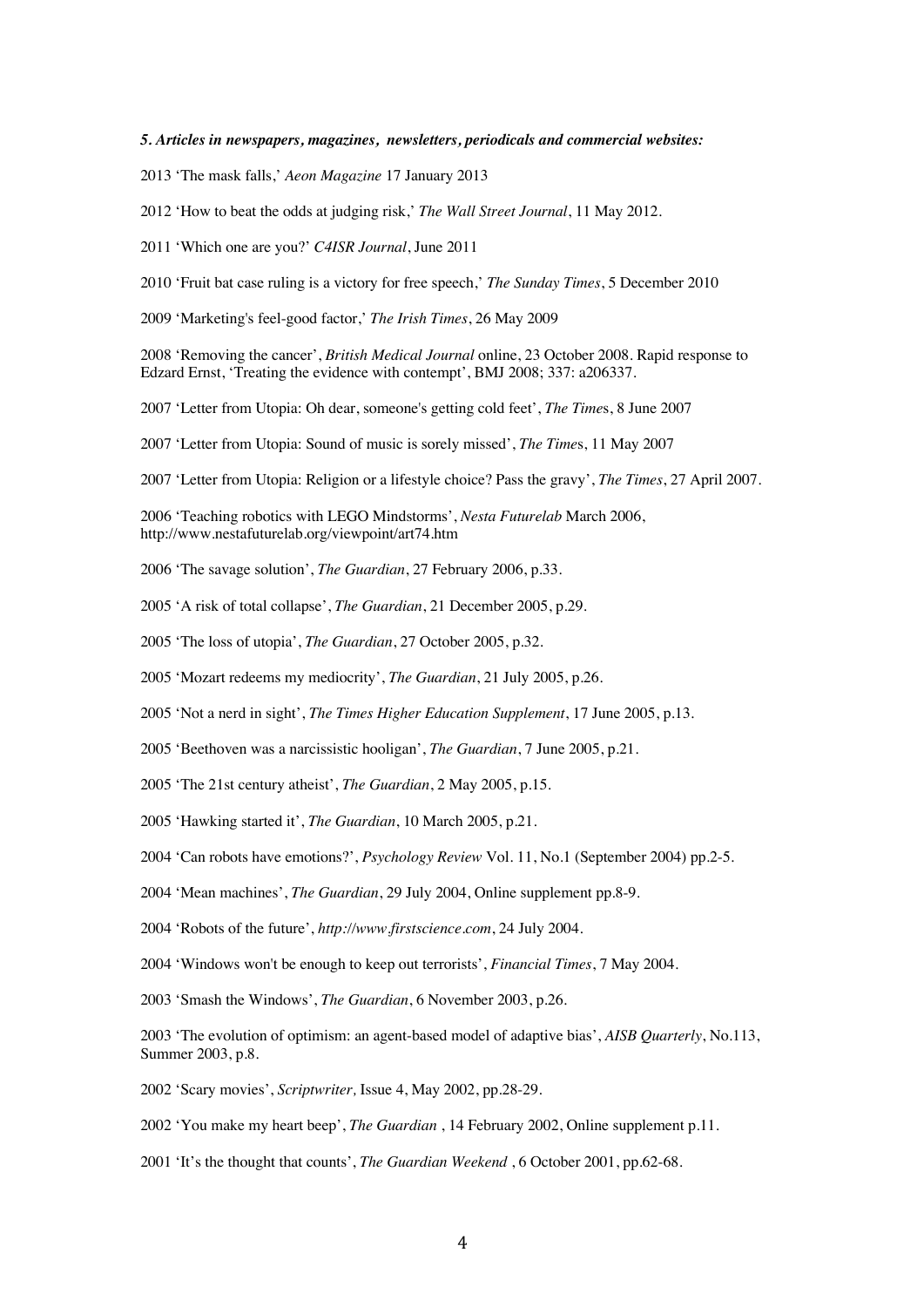2001 'Think yourself healthy', *Red*, September 2001, pp.217-218.

1999 'The social competition hypothesis of depression', *ASCAP Newsletter* Vol 12 no.3 (March 1999) pp.12-15

1998 'The arbitrary ape', *New Scientist* Vol 159 No 2148, 22 August, 1998, pp.32-35.

1996 'Pulling power', *The Guardian* 7 May 1996.

1995 'Current criticisms of psychoanalysis', *The Psychoanalysis Newsletter* , 15: 7-16.

1995 'Science and truth: an introduction (I)', *Newsletter of the London Circle of the European School of Psychoanalysis* , I, 1: 4-8.

1995 'Psychobabble and paranoia', *The Guardian* 22 November 1995, section 2 page 3.

1994 'Psychoanalysis in Argentina', *The Psychoanalysis Newsletter* , 14: 13-17.

#### *6. Book and film reviews:*

2018 'Extraordinary Journey Through the World's Strangest Brains by Helen Thomson – review' (review of *Unthinkable* by Helen Thomson), *The Evening Standard*, 8 February 2018.

2011 'Future Babble by Dan Gardner – review' (review of *Future Babble* by Dan Gardner), *The Guardian*, 7 May 2011.

2010 'The consolations of Karma' (review of *Slumdog Millionaire*) *The Evolutionary Review*, Vol.1, pp.82-3.

2009 'Spent by Geoffrey Miller' (review of *Spent: Sex, Evolution and the Secrets of Consumerism* by Geoffrey Miller) *The Guardian*, 8 August 2009.

2007 'We're all doomed' (review of *The Upside of Down: Catastrophe, Creativity and the Renewal of Civilization* by Thomas Homer-Dixon), *The Guardian*, 21 July 2007.

2005 'Robots have feelings too' (review of *Who Needs Emotions? The Brain Meets the Robot* ed. Jean-Marc Fellous & Michael A. Arbib), *Nature* , 437 (7055): 35, 1 September 2005.

2005 'A happy gathering' (multiple book review), *Nature* , 436 (7047): 26-7, 7 July 2005.

2005 'A stab in the dark' (review of *The Lobotomist* by Jack El-Hai), *The Guardian*, 11 June 2005.

2005 'Fasten your seatbelts' (review of *Emotional Rollercoaster* by Claudia Hammond), *The Guardian*, 5 March 2005.

2004 'Fighting philistines' (review of *Where have all the Intellectuals Gone?* by Frank Furedi), *The Guardian*, 11 December 2004.

2004 Review of *Natural-Born Cyborgs: Minds, Technologies, and the Future of Human Intelligence* by Andy Clark, *Connection Science*, Volume 16 (1): 67-68.

2004 'A robot to DIY for' (review of *Growing up with Lucy* by Steve Grand), *The Guardian*, 27 March 2004.

2003 'Feeling friendly' (review of *Looking for Spinoza* by Antonio Damasio), *New Humanist*, Summer 2003, p.35.

2003 'The one that got away' (review of *A Computer Called LEO* by Georgina Ferry), *The Guardian*, 24 May 2003.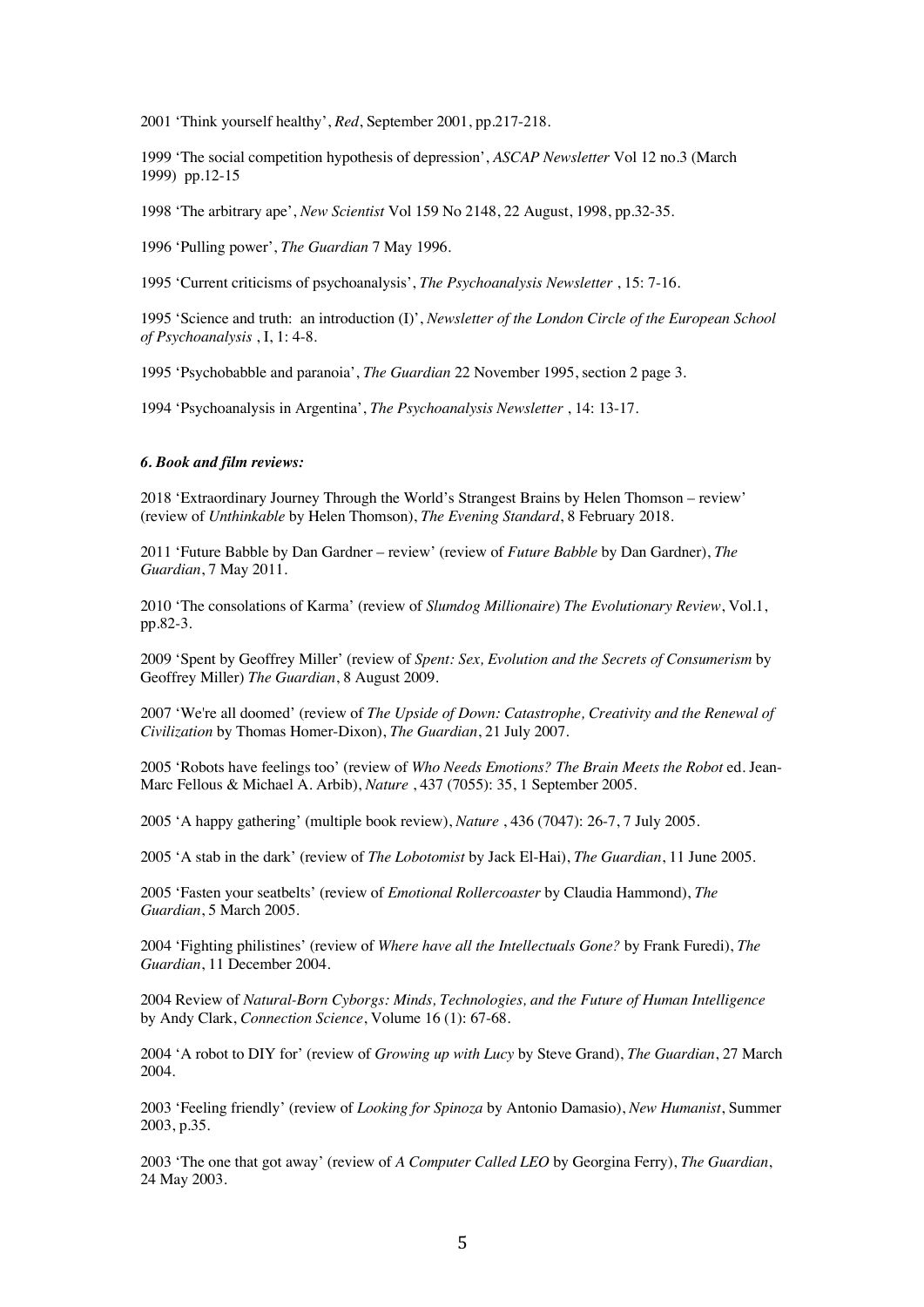2003 'Natural gold dust' (review of *Nature via Nurture: Genes, Experience and What Makes Us Human* by Matt Ridley), *The Evening Standard* , 31 March 2003.

2002 'All in the baby's mind' (review of *The Blank Slate: The Denial of Human Nature in Modern Intellectual Life* by Steven Pinker), *The Evening Standard*, 9 September 2002.

2002 'Robot wars' (review of *Robot: The Future of Flesh and Machines* by Rodney A Brooks), *The Guardian* , 20 April 2002.

2002 Review of *The Mind Made Flesh: Frontiers of Psychology and Evolution* by Nicholas Humphrey, *Human Nature Review* , Volume 2: 88, 26 February 2002. http://humannature.com/nibbs/02/evans.html

2001 'Zoo management' (review of *Managing the Human Animal* by Nigel Nicholson), *The Guardian*, 10 February 2001.

2001 'Not so crazy after all' (review of *Strong Imagination: Madness, Creativity and Human Nature* by Daniel Nettle), *Nature* 409: 284, 18 January 2001.

2000 Review of *Biocultural Approaches to the Emotions* edited by Alexander Laban Hinton, *The Galton Institute Newsletter* , June 2000, pp.6-7.

2000 'Art for partner's sake' (review of *Promiscuity* by Tim Birkhead and *The Mating Mind* by Geoffrey Miller), *The Guardian* , 6 May 2000.

2000 'Medicine's least respectable branch?' (review of *A Century of Psychiatry* edited by Hugh Freeman), *Nature* 403 (6795): 19-20, 6 January 2000.

1999 'Loitering in Eden' (review of *Almost Like a Whale: The Origin of Species Updated* by Steve Jones), *The Guardian* , 18 September 1999.

1999 'A sickness called therapy' (review of *Manufacturing Victims: What the Psychology Industry is Doing to People* by Tanna Dineen), *The Guardian*, 28 August 1999.

1999 Review of *Death Anxiety and Clinical Practice* by Robert Langs, *Psychoanalytic Studies* , vol.1, no.2: 238-240.

1999 Review of *The Nurture Assumption: Why Children Turn out the Way they Do* by Judith Rich Harris, *The Psychotherapy Review* , vol.1, no.1: 33-34.

1999 Review of *Evolutionary Genetics: Second Edition* by John Maynard Smith, *Cell Biology International* , vol.22, no.4: 327.

1998 Review of *What is Disease?* edited by James Humber and Robert Almeder, *British Journal for the Philosophy of Science* , 49: 348-350.

1997 Review of *The Emptiness of the Image* by Parveen Adams , *UAPS Newsletter* 6: 49-50.

1996 Review of *Why Do Women Write More Letters than they Post?* by Darian Leader, *UAPS Newsletter* 4: 15-17.

#### *7. Translaions*

1995 'Object and image in autistic children', by Silvia Elena Tendlarz, *Journal of the Centre for Freudian Analysis and Research* 6: 63-71.

#### *8. Fiction*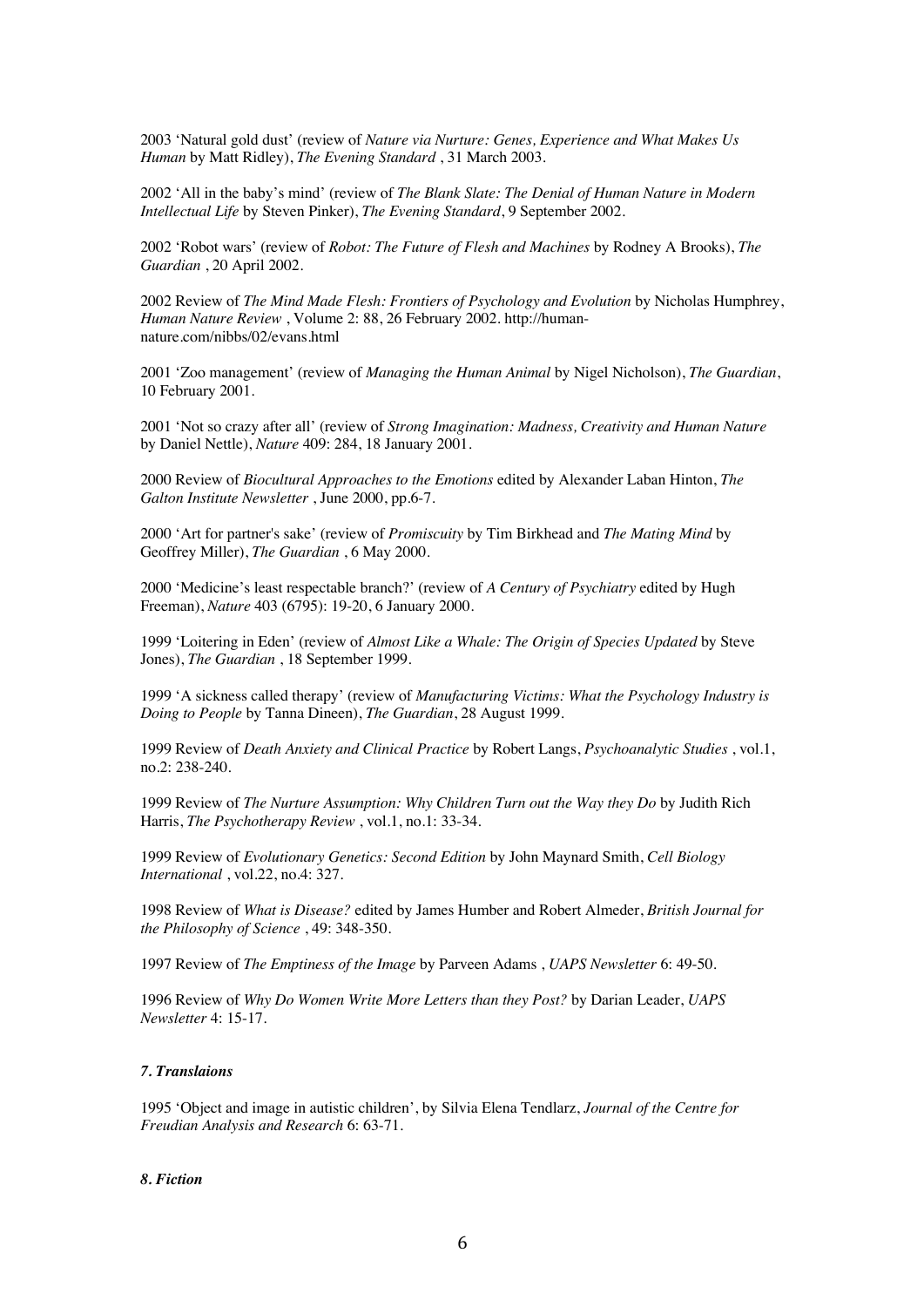2005 'The emperor's new clothes: a revision', *Entelechy: Mind and Culture* Fall 2005 / Winter 2006. http://www.entelechyjournal.com

## **PATENTS:**

2009 'A method of improving the accuracy of probability estimates', Application no. GB0917471.5 lodged with the UK Intellectual Property Office on 6 Ocotober 2009. Dylan Evans identified as sole inventor. Ownership of patent transferred to University College Cork by deed of assignment. Shortlisted in April 2010 for University College Cork's Invention of the Year Competition.

# **EMPLOYMENT HISTORY:**

2013 December – 2018 August: Chief Visionary Officer, Projection Point Ltd, Cork, Ireland.

2013 March – September: Program Director, UnCollege, San Francisco.

2012 September - 2012 December: Visiting Professor of Psychology, Universidad Francisco Marroquin, Guatemala.

2012 February - 2012 May: Visiting Professor of Psychology, American University of Beirut, Lebanon.

2011 August - 2012 January: CEO, Projection Point Ltd, Cork, Ireland.

2008 August - 2011 July: Lecturer in Behavioural Science (full time), School of Medicine, University College Cork, Ireland.

2008 March - 2009 January: Project manager (part time), Cognitive Systems Outreach Project (funded by EUCognition, a network programme within the EU FP6).

2008 January - 2008 August: Senior Research Scientist (full-time), Cork Constraint Computation Centre (4C), University College Cork, Ireland.

2006 July - 2008 January: CEO (full-time), Utopia Experiment Ltd, Inverness, Scotland.

2003 December - 2006 July: Senior Lecturer in Intelligent Autonomous Systems (full-time), Faculty of Computing, Engineering and Mathematical Sciences, University of the West of England, Bristol.

2002 January - 2003 December: Research Officer in Evolutionary Robotics (full-time), Centre for Biomimetics and Natural Technology, Department of Mechanical Engineering, University of Bath.

2000 September – 2001 December; Research Fellow responsible for the Emotion Project (full-time), Department of Philosophy, King's College London.

1999 January – 2000 August; Research Assistant to Professor Nicholas Humphrey (part-time), Evolution of the Emotions Project, Centre for the Philosophy of Natural and Social Scinece, London School of Economics.

1997 November – 1999 January; Research Assistant to Dr Helena Cronin (part-time), Department of Philosophy, London School of Economics.

1997 July – November; Research Assistant to Professor John Worrall (part-time), Department of Philosophy, London School of Economics

1995 November – 1996 July; Counsellor (half-time), Department of Clinical Psychology, Oxleas NHS Health Trust.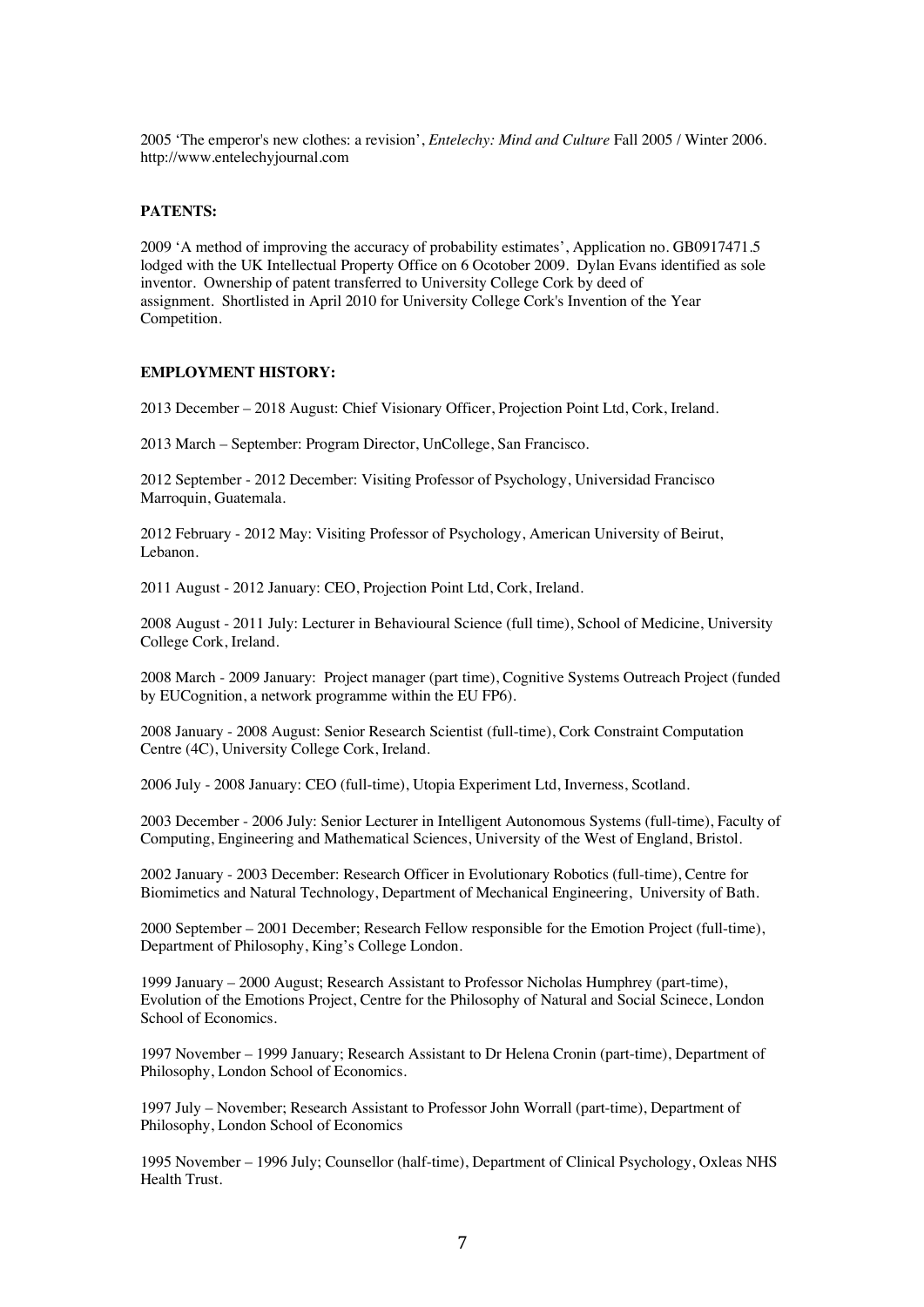1992 January - 1993 December; Teacher of English as a Foreign Language (full-time), International House, Buenos Aires.

### **UNIVERSITY TEACHING EXPERIENCE:**

2012 September – December: Lecturer and course coordinator, 'Evolutionary psychology,' elective module for undergraduate students at Universidad Francisco Marroquin, Guatemala City.

2012 January – May: Lecturer and course coordinator, 'Evolutionary psychology,' elective module for undergraduate students at the American University of Beirut.

2010 September – 2011 July: Module coordinator and lecturer, 'History and Philosophy of Science' (UW0003/UW0093), 5 credit University-wide module for undergraduate and graduate students at University College Cork.

2009 July - 2010 July: Module coordinator, 'Introduction to Research Ethics', elective module for graduate research students at University College Cork.

2009 September – 2009 December:: Lecturer and module coordinator, 'Introduction to Behavioural Science' (GM2007), 5 credit module for second year Graduate Entry Programme in Medicine, School of Medicine, University College Cork.

2008 September – 2010 June: Facilitator, Small Group Learning Sessions, Graduate Entry Programme in Medicine, School of Medicine, University College Cork..

2008 September – 2011 July: Lecturer, Modules BH1002, BH2002, BH3003, MX4090 in the undergraduate degree in Medicine, School of Medicine, University College Cork..

2004 October – 2006 June: Lecturer and module leader, 'Introduction to Robotics', full-unit undergraduate course for first year BSc Robotics students, Faculty of Computing, Engineering and Mathematical Sciences, University of the West of England.

2005 October – 2006 June: Lecturer and module leader, 'Robotics Group Project', full-unit undergraduate course for second year BSc Robotics students, Faculty of Computing, Engineering and Mathematical Sciences, University of the West of England.

2004 October – 2006 June: Lecturer and module leader, 'Introduction to Robotics', full-unit undergraduate course for first year BSc Robotics students, Faculty of Computing, Engineering and Mathematical Sciences, University of the West of England.

2002 October – 2003 March; Co-lecturer, 'Biomimetics', full-unit undergraduate course for third year students, Department of Mechanical Engineering, University of Bath.

2001 October – 2002 March; Lecturer and course convenor, 'Science versus non-science', full-unit undergraduate philosophy course for medical students, Department of Philosophy, King's College London.

2000 July; Course-co-ordinator (Media and New Technologies Stream), HESS Summer School, External Study Office, London School of Economics.

2000 February – March; Lecturer, series of five lectures on 'The Darwinian Revolution', part of the BA/MSc course on 'Scientific Revolutions', Department of Philosophy, London School of Economics.

1998 September – 2000 May: Class teacher (part time); second-year undergraduate backup classes for the course in 'Scientific Method', Department of Philosophy, London School of Economics.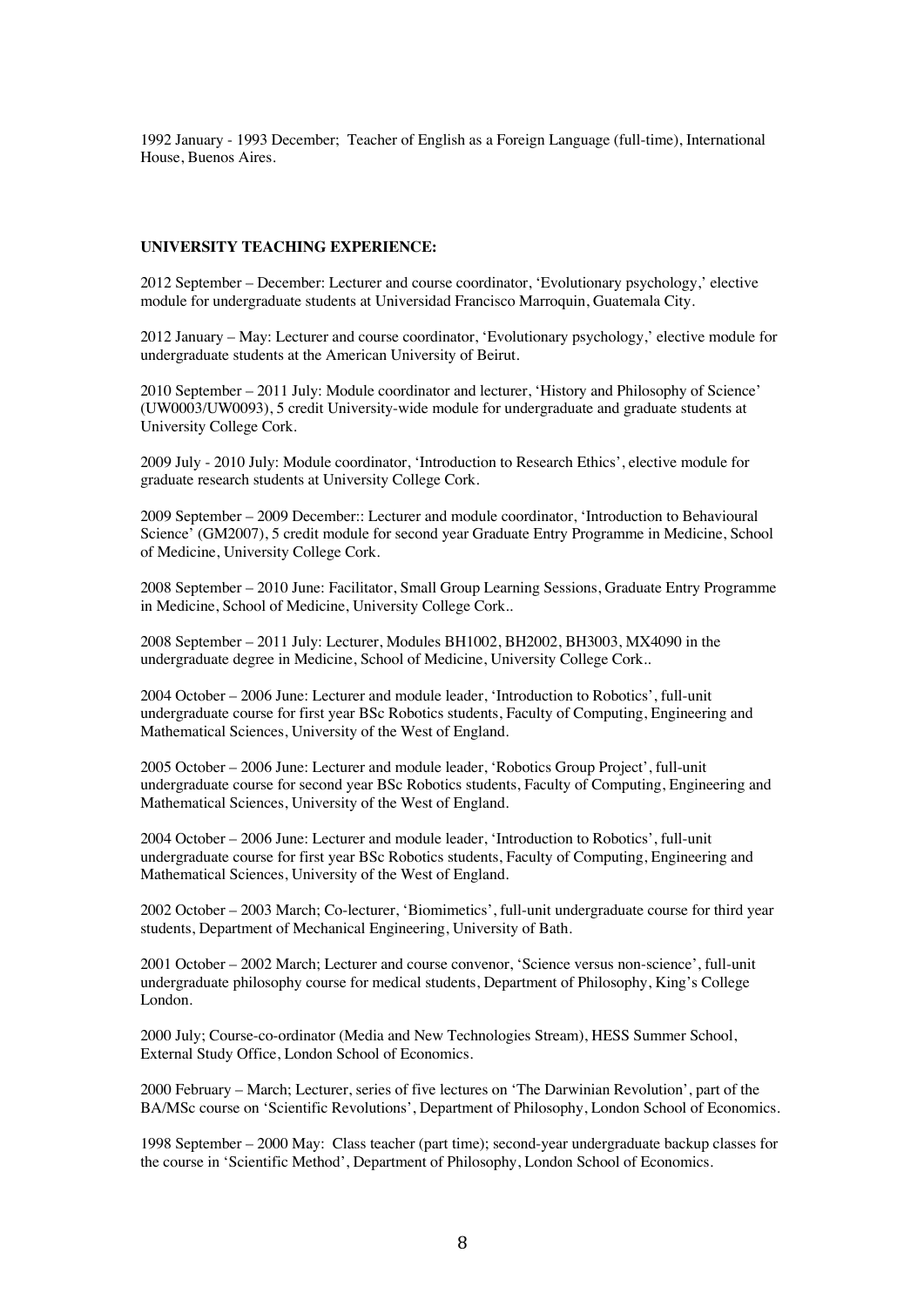1996 August - December; Teaching Assistant (part-time), English 101, Department of English, State University of New York at Buffalo.

1995 October-December; Lecturer, series of three lectures on 'Psychoanalysis and Society', part of the MA in Psychoanalytic Studies, Department of Human Sciences, Brunel University, England.

### **OTHER PROFESSIONAL SERVICE IN ACADEMIA**

2010 - 2011: Council Member, Irish Federation of University Teachers (IFUT).

2009 - 2011: Member of the Student Experience Committee, University College Cork.

2008 - 2009: Co-responsible for student mentoring programme, School of Medicine, University College Cork.

2008 - 2009: Member, Library Committee (responsible for library acquisitions in Behavioural Science), School of Medicine, University College Cork.

#### **POSTGRADUATE SUPERVISION/EXAMINATION:**

2010 - 2011: Internal supervision of PhD thesis in the School of Medicine at University College Cork (Emma O'Reilly).

2008 - 2011: Internal supervision of PhD thesis in Applied Psychology at University College Cork (Richard Morrisroe, in progress).

2008 External examination of MPhil thesis in Philosophy at Heythrop College, London University (Rachel Paine, MPhil awarded).

2005 - 2006 Internal supervision of PhD thesis in Robotics at the University of the West of England, Bristol (Peter Jaeckel, PhD awarded).

2004 Internal supervision of MSc dissertation in Software Engineering at the University of the West of England, Bristol (Jordan Muscott, MSc awarded).

2004 External examination of PhD thesis in Psychology at Massey University, New Zealand (Steve Stewart-Williams, PhD awarded).

2003 - present: External supervision of MPhil dissertation in Psychology at the Open University (Jill Huby , in progress).

2000 Internal supervision of MSc dissertation in Philosophy of Science at the London School of Economics (Edward Sexton, MSc awarded).

# **PAPERS AND POSTERS PRESENTED AT CONFERENCES AND SYMPOSIA:**

2012 'The use of placebos in acupuncture trials' Paper presented at the International Symposium on Theory and Evidence in Acupuncture, Nanyang Technological University, Singapore, 21-22 August 2012.

2011 'Visualizing risk,' (Co-authored with Donna Gresh, Lea Deleris, and Luca Gasparini). Poster presented at the Seventeenth IEEE Symposium on Information Visualization, Providence, RI, 23-28 October 2011.

2011 'Identifying good forecasters,' Paper presented at the Security and Human Behavior workshop (SHB2011), Carnegie Mellon University, 17-18 June 2011.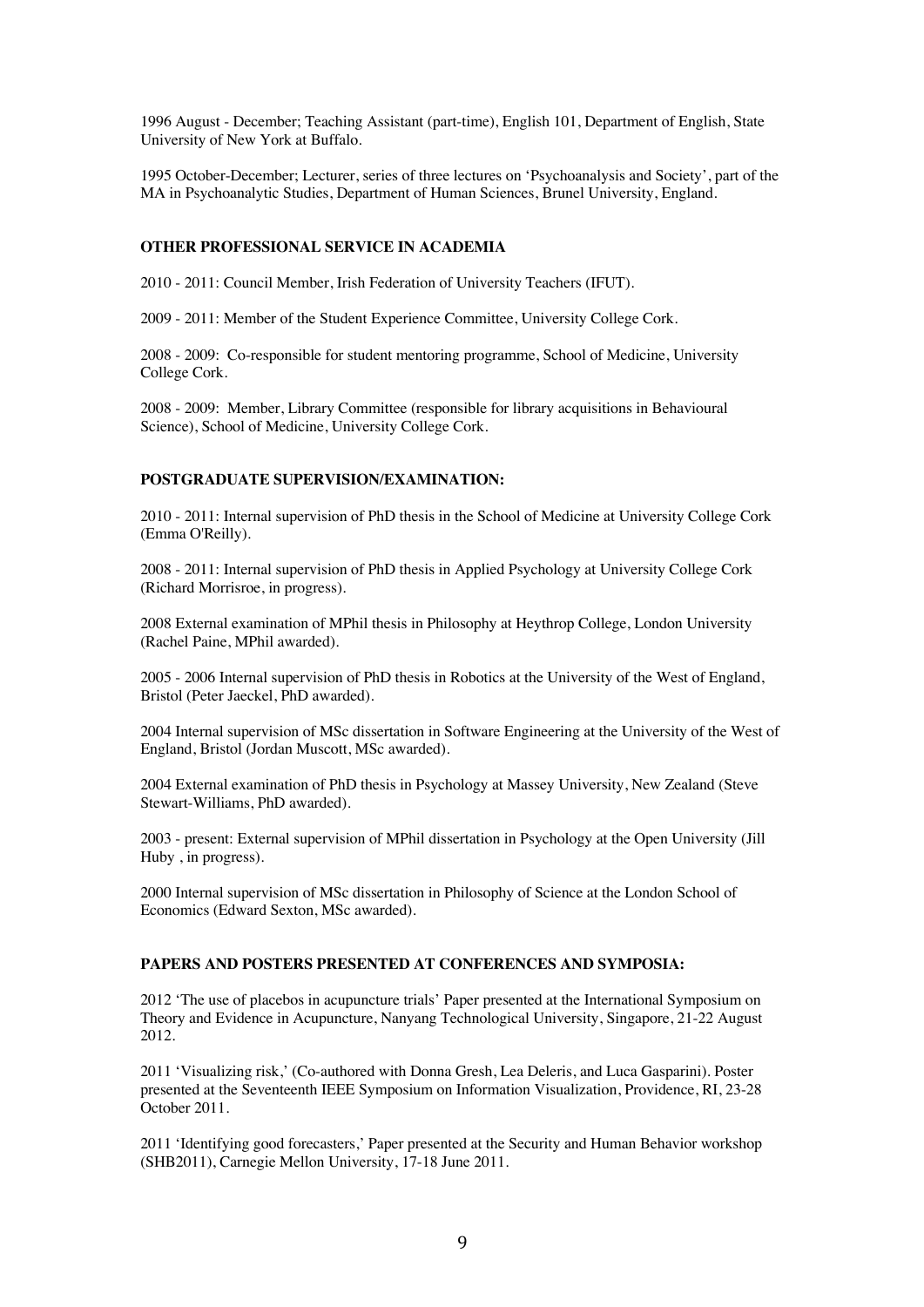2010 'Risk intelligence: what is it, and how can we measure it?,' (Co-authored with Benjamin Jakobus). Paper presented at the Security and Human Behavior worksho (SHB2010), University of Cambridge, 28-29 June 2010.

2010 'Risk intelligence: what is it, and how can we measure it?,' (Co-authored with Benjamin Jakobus). Paper presented at the SRA Europe conference, King's College London, 21-23 June 2010.

2009 'How to build an emotional machine in one easy step,' Paper presented at the Intedisciplinary Conference on Emotions and Machines, University of Geneva, 21 August 2009.

2009 'Gamblers as role models: How expert gamblers can teach the rest of us to think more wisely about risky choices ,' Paper presented at the Fourteenth International Conference on Gambling and Risk-Taking, Harrah's Lake Tahoe, 26 May 2009.

2009 'Gambling on public health: A pilot project investigating the use of prediction markets in the Irish health services,' Paper co-authored with Emma O'Reilly, presented at the Fourteenth International Conference on Gambling and Risk-Taking, Harrah's Lake Tahoe, 26 May 2009.

2009 'Emotional equations.' Invited plenary address at the VI Symposium of the Association for Motivation and Emotion, Tenerife, 8 May 2009.

2009 'How do emtions affect decisions?' Paper presented at the Second Theory of Knowledge Conference, Anglia Ruskin University, 2 April 2009.

2009 'Teaching medical students about pharmaceutical marketing.' (Co-authored with Joan Buckley). Poster presentation at the Second Annual Scientific Meeting of the Irish Network of Medical Educators (INMED), University College Cork, Ireland, 5-6 February 2009.

2008 'Not so new: overblown claims for 'new' approaches to emotion.' Poster presentation at the European Conference on Artificial Intelligence (ECAI), Patras, Greece, 21-25 July 2008.

2008 'The Non-Classical Thesis of Emotion.' Paper presented at the Annual Conference of the British Association for the Philosophy of Science, University of St Andrews, 10-11 July 2008.

2008 'Teaching robotics the Braitenberg Way.' Paper presented at the workshop on "Teaching with robots" at the 2008 Robotics: Science and Systems (RSS) Conference, Swiss Federal Institute of Technology (ETH), Zurich, 28 June 2008.

2008 'Wanting the impossible: the paradox at the heart of human-robot relationships.' Paper presented at the First International Conference on Human-Robot Personal Relationships, University of Maastricht, Netherlands. 12-13 June 2008.

2005 'Synthesis of facial expressions of emotion on a humanoid robot head.' Paper presented at the Regional Meeting on Mathematics, Computation and Biology, University of the West of England, Bristol**,** 24 July 2005.

2004 'Robot thought: a mini-drama about robots.' Paper presented at the RoboFesta-UK Creative Robotics Meeting, The Open University, Milton Keynes**,** 10th November 2004 (invited speaker).

2003 'The evolutionary rationality of emotion'. Paper presented at the 3rd LCHES symposium on Human Evolution, University of Cambridge, 15 November 2003 (invited speaker).

2003 'A biological mechanism for the placebo effect'. Paper presented at the 11th European Skeptics Congress, London, 6 September 2003.

2003 'Artificial Emotion'. 'Mini-challenge' presented to the Foresight Cognitive Systems Inter Action Conference, HP Labs, Bristol, 3 September 2003 .

2003 (with Annerieke Heuvelink and Daniel Nettle) 'Motivational biases and decision-making: an adaptive approach'. Paper presented at the 15th Annual Meeting of the Human Behavior and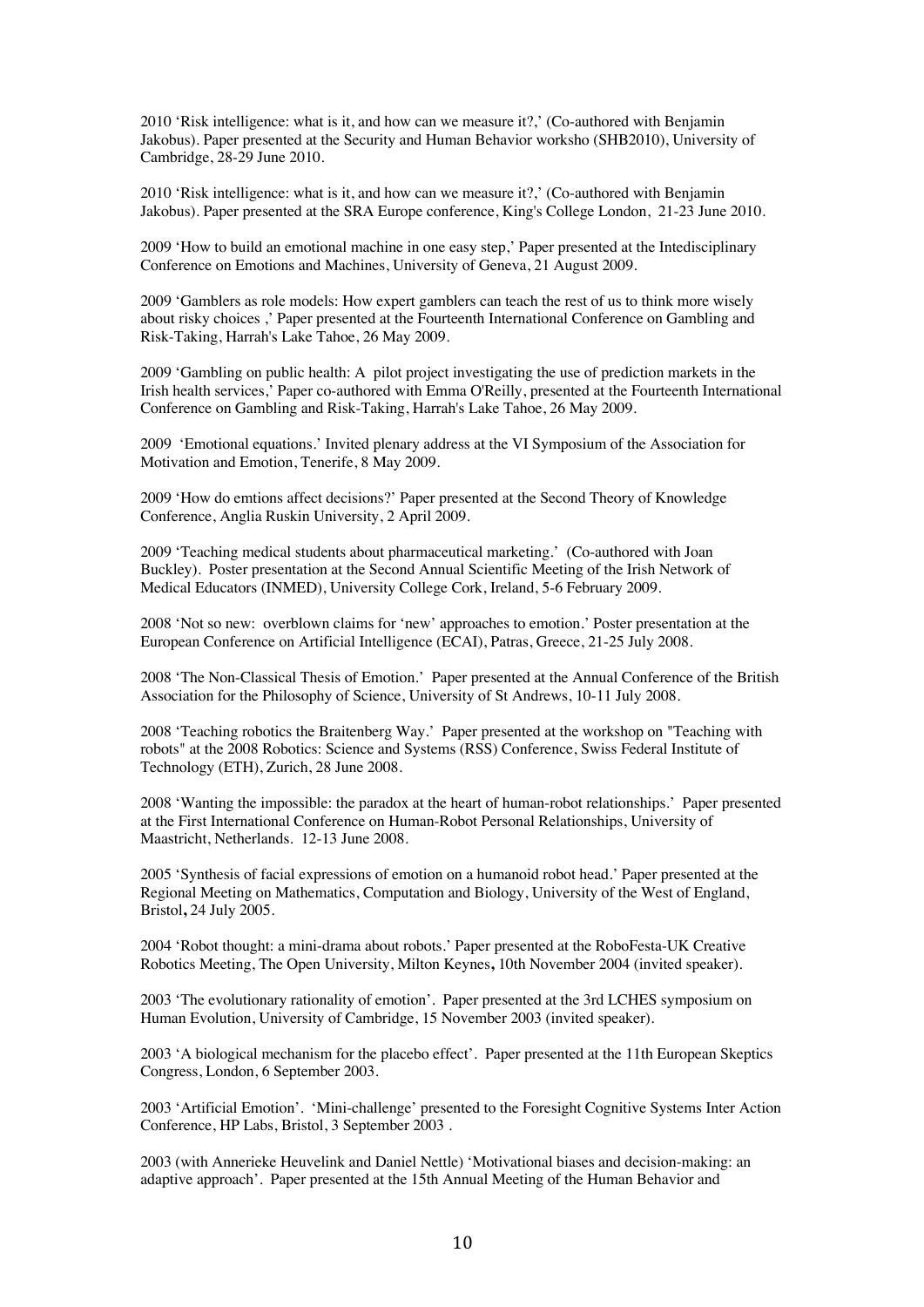Evolution Society (HBES 2003), Unversity of Nebraska-Lincoln, 6 June 2003.

2003 (with Annerieke Heuvelink and Daniel Nettle) 'The evolution of optimism: a multi-agent based model of motivational bias'. Paper presented at the 2003 Convention of the Society for Artificial Intelligence and the Simulation of Behaviour (AISB'03), Unversity of Wales, Aberystwyth, 9 April 2003.

2003 'Scientific interest in the emotions: a renaissance.' Paper given at 'Passionate Machines: The Art and Science of Emotional Computing', a one-day conference organised by the Centre for Arts Research, Technology and Education (CARTE) at the University of Westminster, 1 February 2003 (invited speaker and conference chair).

2002 'Emotions and physical health: a biological mechanism for the placebo response.' Paper given at a Symposium on the Psychobiology of Emotion, The Banbury Center, Cold Spring Harbor Laboratory, 29 October 2002 (invited speaker).

2002 'Battling pseudo-science, Hollywood and alien abductions.' Contribution to panel discussion (invited participant) in the session on 'Search for signatures of life in the solar system: legal, philosophical, ethical and educational issues' at 34th COSPAR Scientific Assembly/Second World Space Congress, Houston, Texas, 19 October 2002.

2002 'What distinguishes humans from the rest of the animal kingdom?' Plenary lecture at 'The meaning of the person: consciousness, genetics and evolutionary biology', four day conference organised by the Ian Ramsey Centre, Theology Faculty, University of Oxford, July 10-14 2002 (invited speaker).

2002 'The future of evolutionary psychology' Plenary lecture at the one-day conference on Evolutionary Psychology hosted by the University of Amsterdam on 31 May 2002 (invited speaker).

2002 'The search hypothesis of emotion', Paper presented at the interdisciplinary conference on 'Emotion, Evolution and Rationality' hosted by the Philosophy Department at King's College London on 27-28 April 2002 (invited speaker).

2001 'Modularity: a case of semantic inflation', Paper presented as part of a symposium on modularity at the twenty-third annual conference of the Cognitive Science Society (COGSCI 2001) at the University of Edinburgh, 2-4 August 2001 (invited speaker).

2001 'Evolutionary psychology and the scientific understanding of the public', Paper presented at the annual conference of the British Society for the Philosophy of Science at the University of York, 6-7 July 2001 (invited speaker, plenary session).

1999 'From moods to modules: preliminary remarks for an evolutionary theory of mood phenomena', Paper presented at the annual conference of the European Society for Philosophy and Psychology at the University of Warwick, 23-27 July 1999.

1999 'From moods to modules: preliminary remarks for an evolutionary theory of mood phenomena', Paper presented at the annual conference of the Royal Institute of Philosophy ('Naturalism, evolution and mind') at the University of Edinburgh, 14-17 July 1999.

1999 'Is evolutionary psychology ambitious enough?, Paper presented at the one-day graduate conference on 'Philosophical Problems in Evolutionary Theory' at the University of Reading, 6 March 1999.

1996 'The lure of the already there and the lure of the before: psychoanalytic theory and historiography', Paper presented at the Second Annual Conference of the Association for the Psychoanalysis of Culture and Society on 'Psychoanalysis and social change' at Georgetown University, Washington DC, 7-10 November 1996.

1995 'Whatever happened to hysteria? DSM and the disappearance of neurosis' Paper presented at the Psychoanalysis Day Conference on 'Hysteria and Obsession' at Leeds Metropolitan University, Leeds,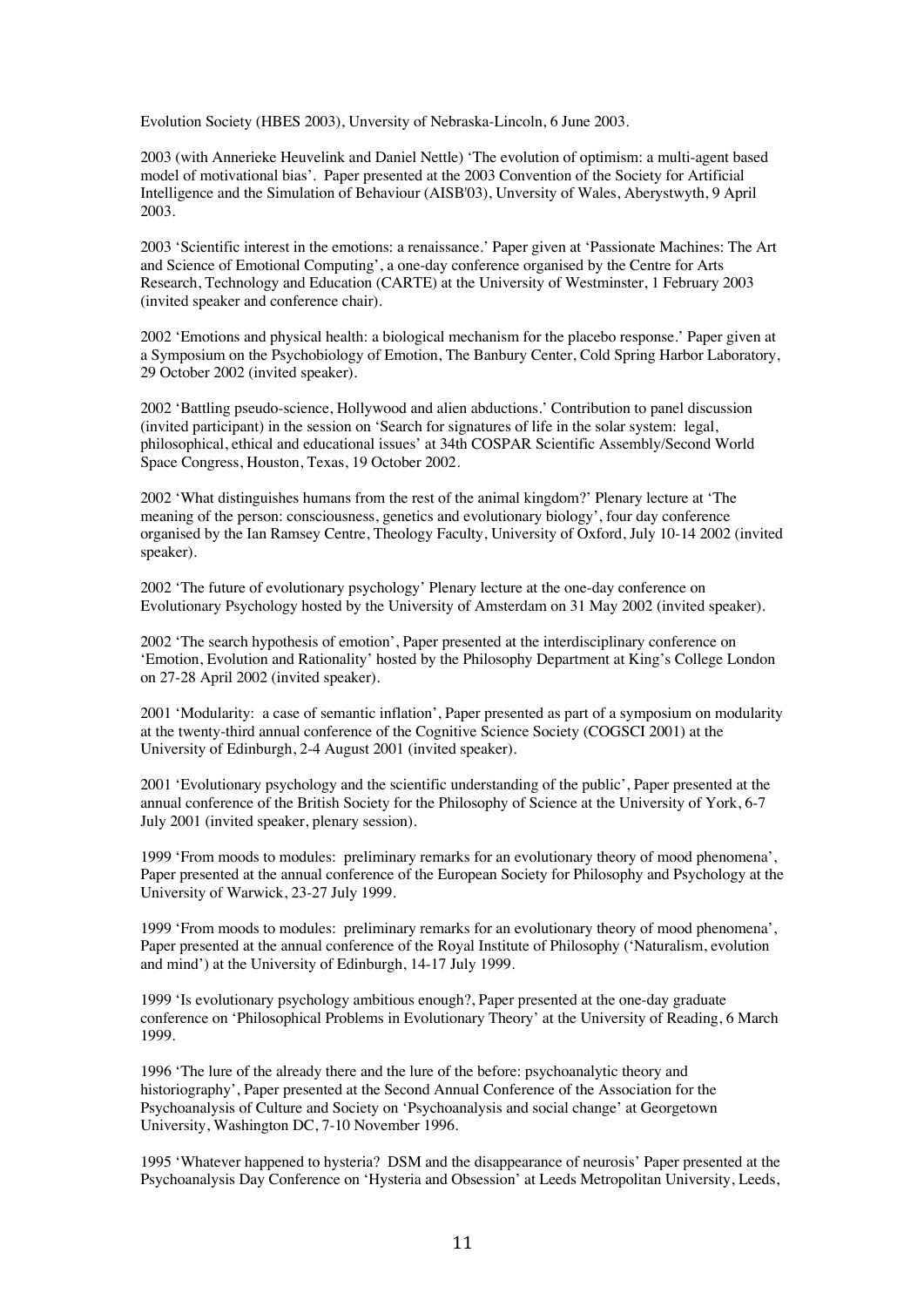11 November 1995 (invited speaker).

1995 'Lacan: a divided subject' Paper presented at the first Annual Conference of the London Circle of the European School of Psychoanalysis, London, 24 June 1995.

1995 'Historical méconnaissance, or the lure of the already-there?' Paper presented at the second annual conference of the Universities Association for Psychoanalytic Studies, Sheffield, 20-21 May 1995.

### **PUBLIC LECTURES/GUEST LECTURES/SEMINARS:**

2016 'The Utopia Experiment,' Plenary lecture. Voice and Exit Conference. Austin, Texas. 20 June 2016.

2011 'Risk intelligence,' Invited talk, AQR Capital Management, Greenwich, Connecticut, 23 June 2011.

2011 'Religion as a psychological phenomenon,' Invited talk, Trinity Theological Society, Trinity College, Dublin, 14 March 2011.

2011 'Is Lacanian psychoanalysis wrong, or not even wrong?' Invited talk, Middlesex University, 15 February 2011.

2011 'The biochemistry of the placebo effect,' Invited talk, Biochemistry Society, University College Cork, 10 February 2011.

2011 'The placebo effect: separating fact from fiction,' Invited talk, Cork Sceptics, Blackrock Castle, Cork, 25 November 2010.

2010 'Risk intelligence: how expert gamblers can teach us all to make better decisions' Invited talk, Analog Devices Engineering Society, Limerick, 25 March 2010.

2010 'Born to believe? Is religion innate?' Invited talk to Skeptics Society, National University of Ireland Galway, 18 March 2010.

2010 'What's wrong with Lacan?' Invited talk to the students of the M. Phil. in Psychoanalytic Studies at Trinity College Dublin, 10 March 2010.

2010 'Risk intelligence: how expert gamblers can teach us all to make better decisions' College of Science, Engineering and Food Science Annual Public Lecture Series, University College Cork, 10 February 2010.

2009 'Risk intelligence: what is it and how can we measure it?' Invited talk at IBM Technology Campus, Dublin, 10 December 2009.

2009 'The evolutionary origins of religious belief.' Invited talk to the Psychological Society, Trinity College Dublin, 7 December 2009.

2009 'The placebo effect: separating fact from fiction.' Science Cafe Talk organised by the Biochemistry and Biotechnology Society of University College Cork and held at Scott's, Cork, 12 November 2009.

2009 'Born to believe? Is religion innate?' Invited talk to the Atheist Society, University College Cork, 13 October 2009.

2009 'Medicine or miracles?' Speaker for the Medical Society, University College Cork, in a debate with the Philosoph Society, University College Cork, 12 October 2009.

2009 'Wikis in action: practical experiences of teaching with wikis.' Support for Teaching and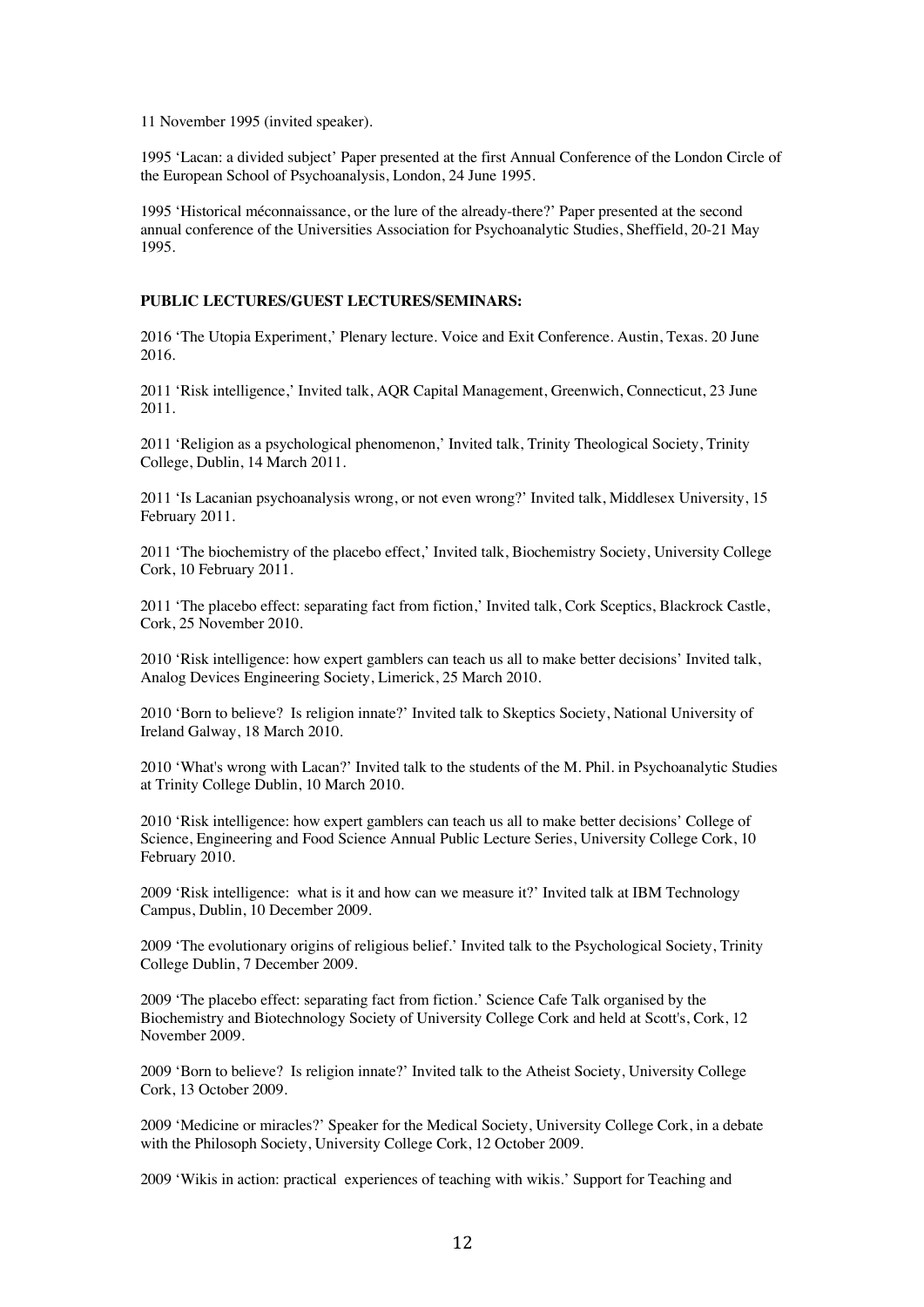Learning Seminars, Ionad Bairre, The Teaching and Learning Centre, University College Cork, 19 March 2009

2009 'The Creative Brain: Leaning into the Light.' Joint lecture with Lord Puttnam of Queensgate, Joint Art and George Leonard Centenary Lecture, University of Bristol, 17 March 2009.

2009 'Beyond Curent Horizons: thinking about the long-term future of education.' Support for Teaching and Learning Seminars, Ionad Bairre, The Teaching and Learning Centre, University College Cork, 11 March 2009.

2009 'Rational decision making.' Invited speaker seminar series, Department of Psychiatry, Cork University Hospital, 11 March 2009.

2009 'Prediction markets.' Edgeworth/FAS seminar series, Department of Mathematics, University College Cork, 6 March 2009.

2009 'Putting numbers on everything.' Invited speaker seminar series, Department of Philosophy, University College Cork, 10 February 2009.

2009 'The Wisdom of the Crowd.' Departmental Seminar, Department of Applied Psychology, University College Cork, 21 January 2009.

2009 'Wanting the impossible: the paradox at the heart of human-robot relationships.' Lecture given at the Supertoys Symposium 'Hello Toy', Arnolfini Gallery, Bristol, 14 January 2009.

2008 'Placebos.' Lecture given as part of the module on 'Challenges in Medical Law and Policy' in LLM, Faculty of Law, University College Cork, 24 November 2008.

2008 'Placebos.' Lecture given as part of the module on 'Rational Prescribing' in the MSc in Experimental Therapeutics, Oxford University, 31 October 2008.

2008 'Emotional computing.' Lecture given to the MPT students at University College Cork, 5 June 2008.

2007 'Emotions as constraints.' Seminar given at the Cork Constraint Computation Centre (4C), University College Cork, 12 December 2007.

2007 'Why Spock could not evolve' Talk given at the Heartfelt Emotions conference, Wellcome Trust, London, 8 September 2007.

2007 'The utopia experiment' Talk given at the Changin' Scotland weekend at the Ceilidh Place, Ullapool, Scotland, 17 March 2007.

2006 'The utopia experiment' Seminar given at the Psychology Department, Newcastle University, 17 November 2006.

2006 'Will our grandchildren be robotic?' Debate with Nick Bostrom and Adam Montandon at the BBC Radio 3 Free Thinking Festival, Foundation for Art and Creative Technology (FACT), Liverpool, 4 November 2006.

2006 'Existing and future technologies for cognition enhancement' Talk given at the Demos/Foresight seminar on 'The cognition-enhanced classroom: brains, drugs and the future of education', Southwark Cathedral Conference Centre, London, 29 March 2006.

2006 'The importance of imagining different worlds and futures' Talk given at the Changin' Scotland weekend at the Ceilidh Place, Ullapool, Scotland, 18 March 2006.

2006 'How intelligent are we about AI?' Talk given at the QI Building, Oxford, 16 February 2006.

2006 'Civilisation and madness' Talk given to the sixth-form psychology students at St. Antony's-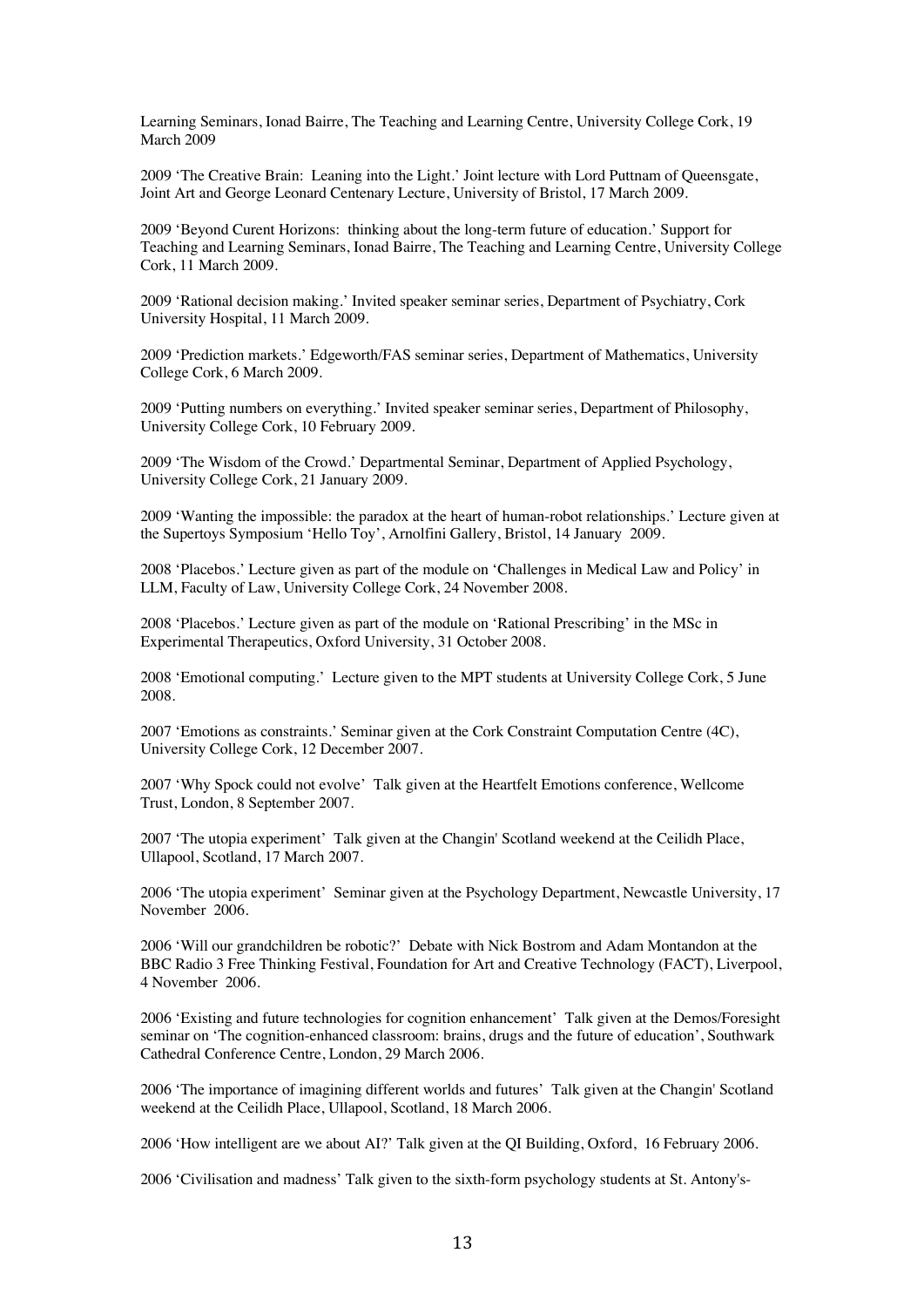Leweston School, Sherborne, 8 February 2006.

2005 'Science and the quest for understanding: the twin perils of scientism and anti-science.' Talk given at the AGM of the Bristol and Bath Branch of the British Association for the Advancement of Science, Explore-At-Bristol, Bristol Harbourside, 3 November 2005.

2005 'Can robots have emotions?' Series of five Café Scientifique talks given at various venues in Mexico City and Monterrey in Mexico, organised by the British Council, 5-9 September 2005.

2005 'Emotions and film.' Debate with Lord David Puttnam and Ian Penton-Voak, Cheltenham Festival of Science, 8 June 2005.

2005 'Short-cuts to happiness.' Caforio Bookshop, Manduria, Italy. 14 January 2005.

2004 'Can robots have emotions?' Millenium Lecture, University of Bath, 29 November 2004.

2004 'Can computers have emotions?' Hot Seat Debate with Andy Clark and Aaron Sloman, School of Informatics, University of Edinburgh, 17 November 2004.

2004 'Placebo: the belief effect.' Café Scientifique talk given at Blackwells Bookshop, Oxford, 9 November 2004.

2004 'Smashing Windows: Why Microsoft is bad for your business'. Talk given at the Business Breakfast slot at the Cheltenham Festival of Science, UCAS, Cheltenham, 11 June 2004.

2003 'Why love, and not just lust?'. Talk given at the Royal Institution of Great Britain, London, 1 December 2003.

2003 'Placebo: the belief effect'. Seminar given at the Department of Psychology, Goldsmiths College, London, 12 November 2003.

2003 'Synthetic evolutionary psychology'. Seminar given at the Department of Anthropology, University College London, 11 November 2003.

2003 'Placebo: the belief effect.' Talk given at the Ways with Words Festival of Literature, Dartington, 13 July 2003.

2003 'Biomimetics: cutting-edge science solves real-life problems.' Frontiers of Science talk, South-West Pupil Researcher Initiative (PRI) 'Express Yourself' Young Scientists' Conference, Bristol, 27 June 2003.

2003 'Placebo: the belief effect.' Lecture hosted by the Institute for Cultural Research, London, 7 June 2003.

2003 'Alternative medicine.' Debate with Romy Fraser and Edzard Ernst at the Cheltenham Festival of Science, Cheltenham, 6 June 2003.

2003 'Placebo: the belief effect.' Café Scientifique talk given at Boston Tea Party, Bristol, 29 April 2003.

2003 'The belief effect: the placebo response and consequences for health psychology.' Departmental seminar given at the Department of Psychology, University of Bath, 26 March 2003.

2003 'Reflections on death.' Panelist at the one-day conference on 'Discourses of death', held at King's College London on 22 February 2003.

2002 'The evolution of optimism.' Seminar given at the Centre for Economic Performance, London School of Economics, 9 December 2002.

2002 'Lacan and twentieth-century science.' Seminar given at the Department of History and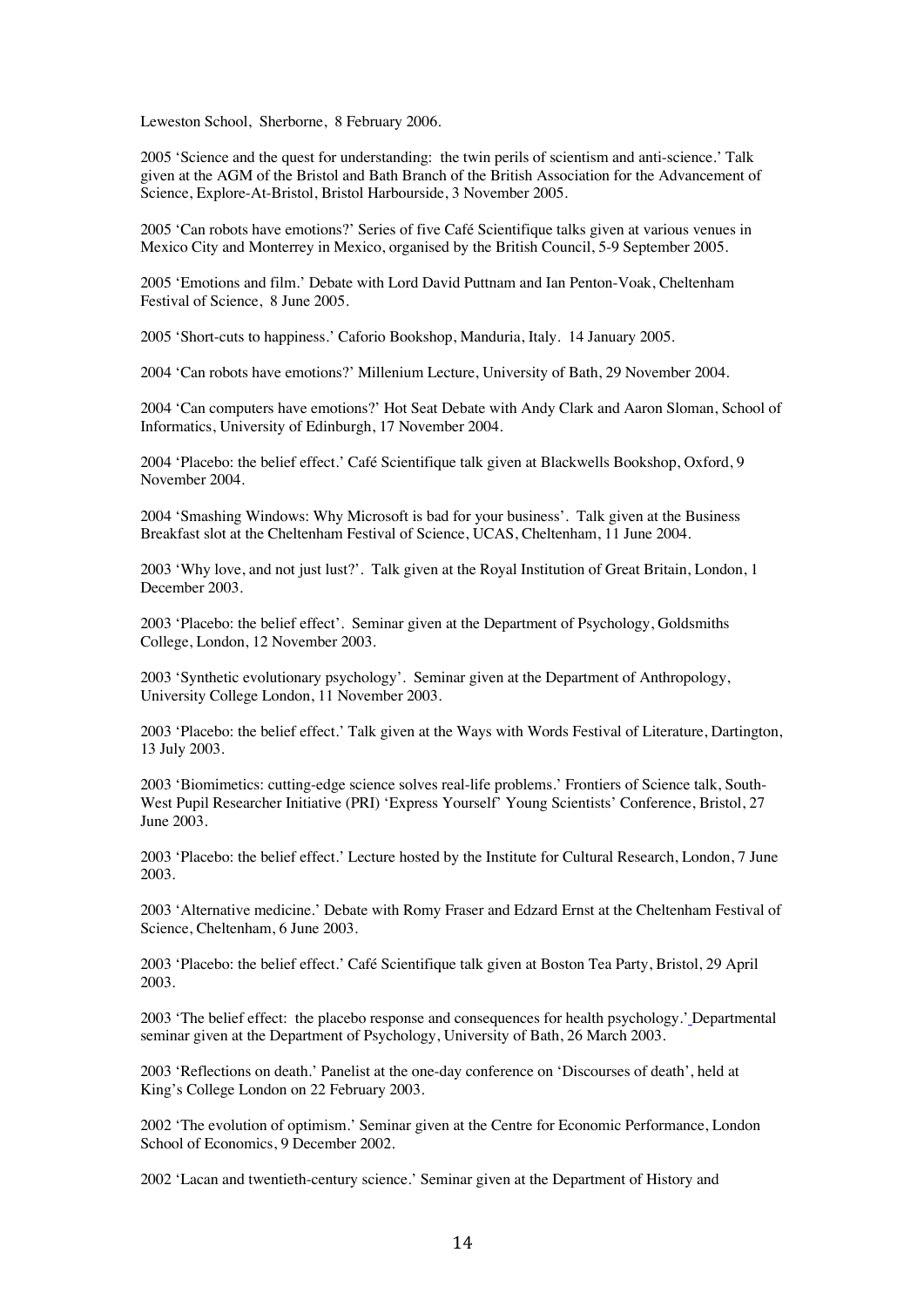Philosophy of Science as part of the Psy Studies Seminar Series, University of Cambridge, 4 December 2002.

2002 'The science of sentiment', 'Affective computing' and 'Synthetic evolutionary psychology'. Three lectures given at the Department of Philosophy, University of Gent, 25 and 26 November 2002.

2002 'Some questions about emotions.' Seminar given at the Department of Philosophy as part of the MSc in Philosophy of Mental Disorder, King's College London, 13 November 2002.

2002 'Synthetic evolutionary psychology.' Seminar given at the Centre for Mathematical Biology, University of Bath, 6 November 2002.

2002 'The belief effect: the placebo response and consequences for health psychology.' Talk given at the Department of Psychology, University of New Mexico, 25 October 2002.

2002 'The placebo response and the belief effect.' Talk given at the School of Cognitive and Computing Sciences (COGS), Susex University, 15 October 2002.

2002 'The science of emotion.' Talk given at the Cheltenham Science Festival, 22 May 2002.

2002 'New directions for research in evolutionary robotics: the biomimetic approach.' Talk given at Hewlett Packard Laboratories, Bristol, as part of the seminar series on Biologically Inspired Complex Adaptive Seminars organised by Dave Cliff, 20 March 2002.

2002 'The placebo effect: fact or fiction?' Staff seminar given at the Department of General Practice and Primary Care, Guy's, King's and St Thomas' School of Medicine, 6 March 2002.

2002 'The search hypothesis of emotion' Staff seminar given at the Department of Psychology, Warwick University, 24 January 2002.

2001 'The science of sentiment' Talk given at the Ways with Words Festival of Literature, Dartington, 7 July 2001.

2001 'The science of sentiment' Talk given at the Hay Festival of Literature and the Arts, Hay-on-Wye, 30 May 2001.

2001 'The science of sentiment' Lecture given at the Edinburgh International Science Festival, Edinburgh, 7 April 2001.

2001 'Expressing emotions' Talk given at Borders Bookshop, Oxford Street, London, 21 March 2001.

2001 'Was love invented in the middle ages? Debate with Alain de Botton, Waterstone's Bookshop, Picadilly, London, 30 January 2001. Chair: Simon Blackburn.

2000 'The science of sentiment' Talk given to the Philosophy Society at Lady Margaret's School, Parson's Green, London, 2 November 2000.

2000 'Would we be better off without emotions?' Talk given at Café Rustique, Tufnell Park, London, 21 September 2000.

2000 'Why Spock could never have evolved' Talk given to the Philosophy Society at St Paul's Girls' School, Hammersmith, London, 20 March 2000.

2000 'Evolutionary psychopathology: Darwin and the origins of mental disorder' Seminar given at the New School for Social Research, New York, 22 February 2000.

2000 'Evolutionary psychopathology: Darwin and the origins of mental disorder' Lecture given at Guy's Hospital, London, 15 February 2000.

2000 'Evolutionary psychology and the emotions' Lecture given at the Café Scientifique, Nottingham,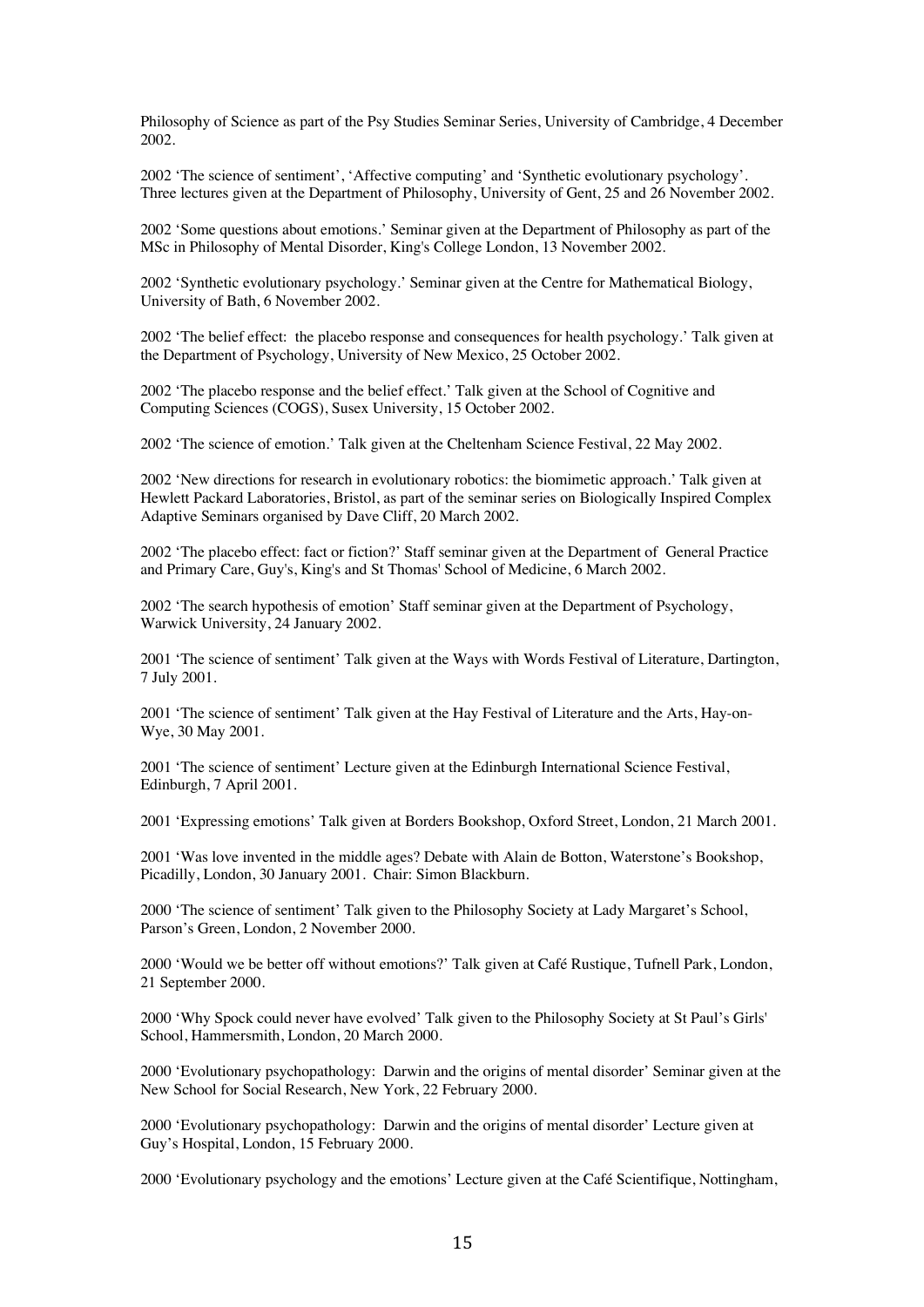on 10 January 2000.

1999 'Evolutionary theories of higher cognitive emotions' Lecture given as part of a workshop on 'Sex, death and reasoning' at the Centre for Thinking and Language, Department of Psychology, University of Plymouth, 10 December 1999.

1999 'Evolutionary psychology and massive modularity' Talk given to the Philosophy Society of University College London, 24 November 1999.

1999 'Scientific explanation' Lecture given at the London School of Economics and Political Science, as part of the course 'Scientific Method' taught by Dr Carl Hoefer, 23 November 1999.

1999 'Evolutionary psychology and the attack on the Standard Social Science Model' Seminar given at the London School of Economics as part of the MSc in Philosophy of Social Science on 12 October 1999.

1999 'Have evolutionary explanations gone too far?' Debate with John Dupré at Borders Bookshop, Oxford Street, London, 8 October 1999. Chair: Ian McEwan.

1999 'From cold cognition to hotheads: rethinking the emotions' Lecture given at the Café Scientifique, Leeds, on 25 May 1999, and at Leeds Metropolitan University as part of the MA in Psychoanalytic Studies on 26 May 1999.

1999 'From moods to modules: preliminary remarks for an evolutionary theory of mood phenomena' Research seminar given at the London School of Economics and Political Science as part of the Darwin@LSE program. Respondent: Paul Ekman. Chair: Nicholas Humphrey. 19 May 1999.

1999 'The two cultures' Lecture given at City University as part of the MA in Arts Criticism, 8 March 1999.

1999 'Evolutionary psychology: prospects for a map of the mind' Lecture given at Newcastle University, 16 February 1999.

1999 'The units of selection problem in evolutionary biology' Lecture given at the London School of Economics and Political Science, as part of the course 'Scientific Method' taught by Dr Carl Hoefer, 9 February 1999.

1998 'Lacan and twentieth century science' Seminar given at the Centre for Theoretical Studies in the Humanities and Social Sciences as part of their seminar programme on 'Theory and Experience', University of Essex, 16 October 1998.

1998 'Evolutionary psychology and the classification of mental disorders' Lecture/seminar given at the Nineteenth Cape Cod Institute, as part of the course 'Healing the Moral Animal' organised by Dr James Brody, sponsored by the Albert Einstein Medical College of Yeshiva University, Cape Cod, Massachussetts, 22 July 1998.

1998 'Essentialism, promiscuous realism, and the classification of mental disorders' Lecture/seminar given at Leeds Metropolitan University as part of the MA in Psychoanalytic Studies, Leeds, 6 May 1998.

1998 'Selfish genes and altruistic apes: the philosophy of biology' Lecture given at St Paul's School for Boys, Hammersmith, London to the Sixth Form Philosophy Society, 3 February 1999

1997 'Disability, essentialism and genetics' Lecture/seminar given at Sheffield University as part of the MSc in Disability Studies, Sheffield, 17 October 1997.

1997 'Female fantasies in Lacanian theory' Lecture given at the Femininity Seminar Series organised by the School of Cultural Studies at Leeds Metropolitan University, Leeds, 17 February 1997.

1996 'Is the unconscious structured like a dictionary?' Lecture given at Kent University on 26 April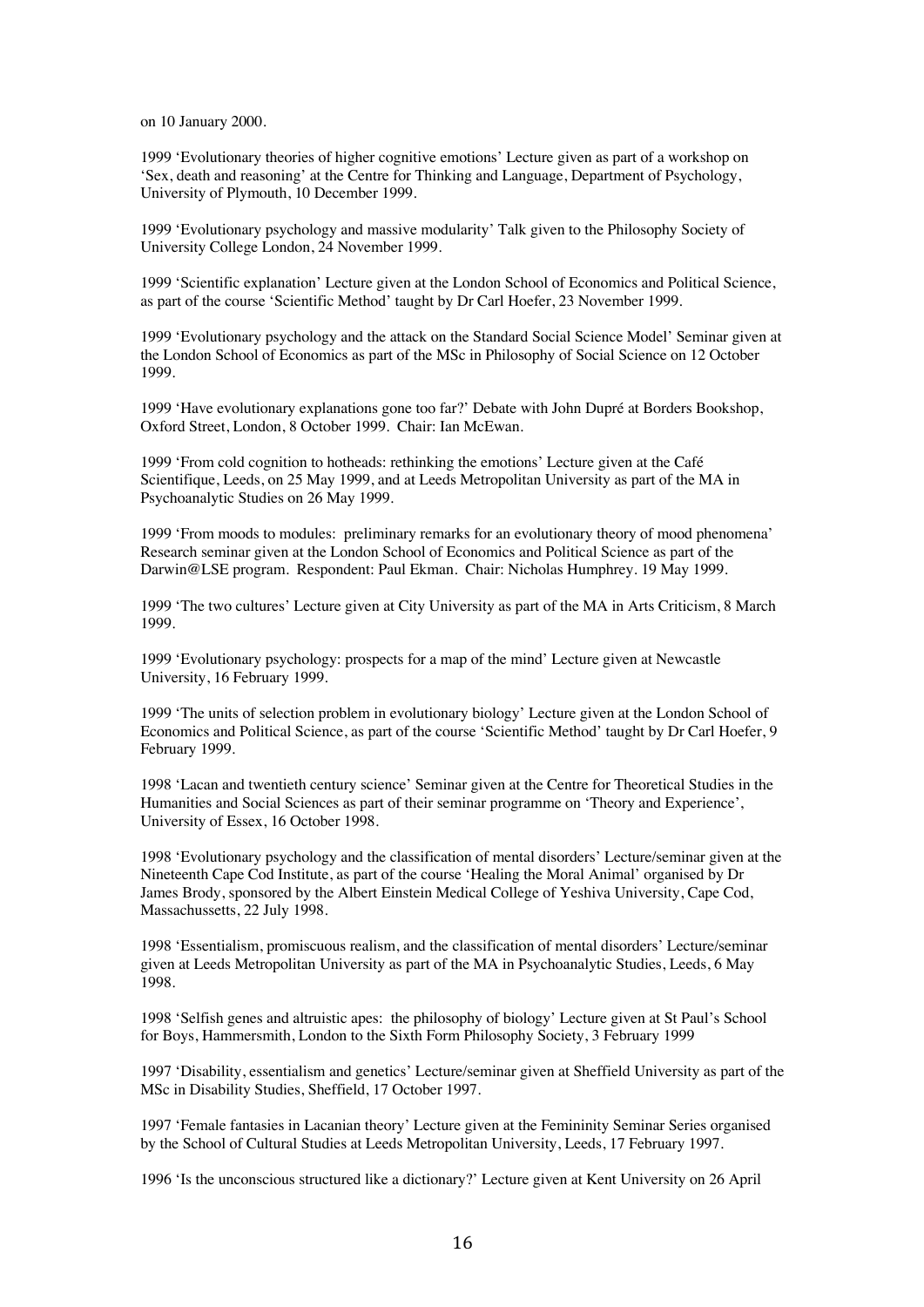1996, at Southampton University on 29 April 1996 and at Leeds Metropolitan University on 8 May 1996.

1995 'Successful misunderstanding: the dialogue between cultural theory and psychoanalysis' Lecture given at the Cultural Studies Seminar Series organised by the School of Cultural Studies at Leeds Metropolitan University, Leeds, 13 November 1995.

1993 'La linguistica estructural y Lacan' Lecture given at the Jose T. Borda Hospital, Buenos Aires, 29 September 1993.

### **GRANTS AND AWARDS:**

2010: University College Cork President's Award for Research on Innovative Forms of Teaching and Learning in Higher Education (08/09 round):  $\in$  1,666.

2009-10: National Academy for Integration of Research, Teaching and Learning (NAIRTL) 2009 Grants Initiative (Principal Investigator): €2,939.

2008-09: Enterprise Ireland Innovation Partnership Feasibility Study Award (Principal Investigator): €8,800. Grant Reference: IP 2008 0579 Y.

2005-06: Leverhulme Trust Artist-in-Residence Award (Principal Investigator) to enable France Cadet to pursue her artistic work in the Intelligent Autonomous Systems Lab at the University of the West of England: £3,600.

2004: EPSRC Partnership for Public Awareness (PPA) award (Co-Investigator with Professor Alan Winfield and Professor Frank Burnett): £12,500. EPSRC Grant Reference**:** GR/T26399/01.

2003 *Placebo: The Belief Effect* is 'highly commended' by the British Medical Association in the Popular Medicine category of the 2003 BMA Medical Book Prize competition.

2002-03: Leverhulme Trust Artist-in-Residence Award (Principal Investigator) to enable Dr Jane Prophet to pursue her artistic work in the Department of Mechanical Engineering at the University of Bath: £9,850.

1997-99: British Academy three-year studentship covering tuition and maintenance for studies leading to the PhD degree at the London School of Economics.

1996: Fulbright Commission Travel and Maintenance Award for study in the PhD program at the State University of New York at Buffalo.

1996: Tuition Scholarship awarded by the State University of New York at Buffalo for study in their PhD program.

1994-95: British Academy one-year studentship covering tuition and maintenance for studies leading to the MA degree at the University of Kent at Canterbury.

## **EDITORIAL BOARDS AND REFEREEING FOR PEER-REVIEWED ACADEMIC JOURNALS:**

Co-editor, *International Journal of Synthetic Emotions*, 2008 - present.

On editorial board of *Evolutionary Psychology* (online journal), 2002 - present.

On editorial board of *The Evolutionary Review*, 2009 - present.

Occasional referee for *Connection Science*, 2009 - present.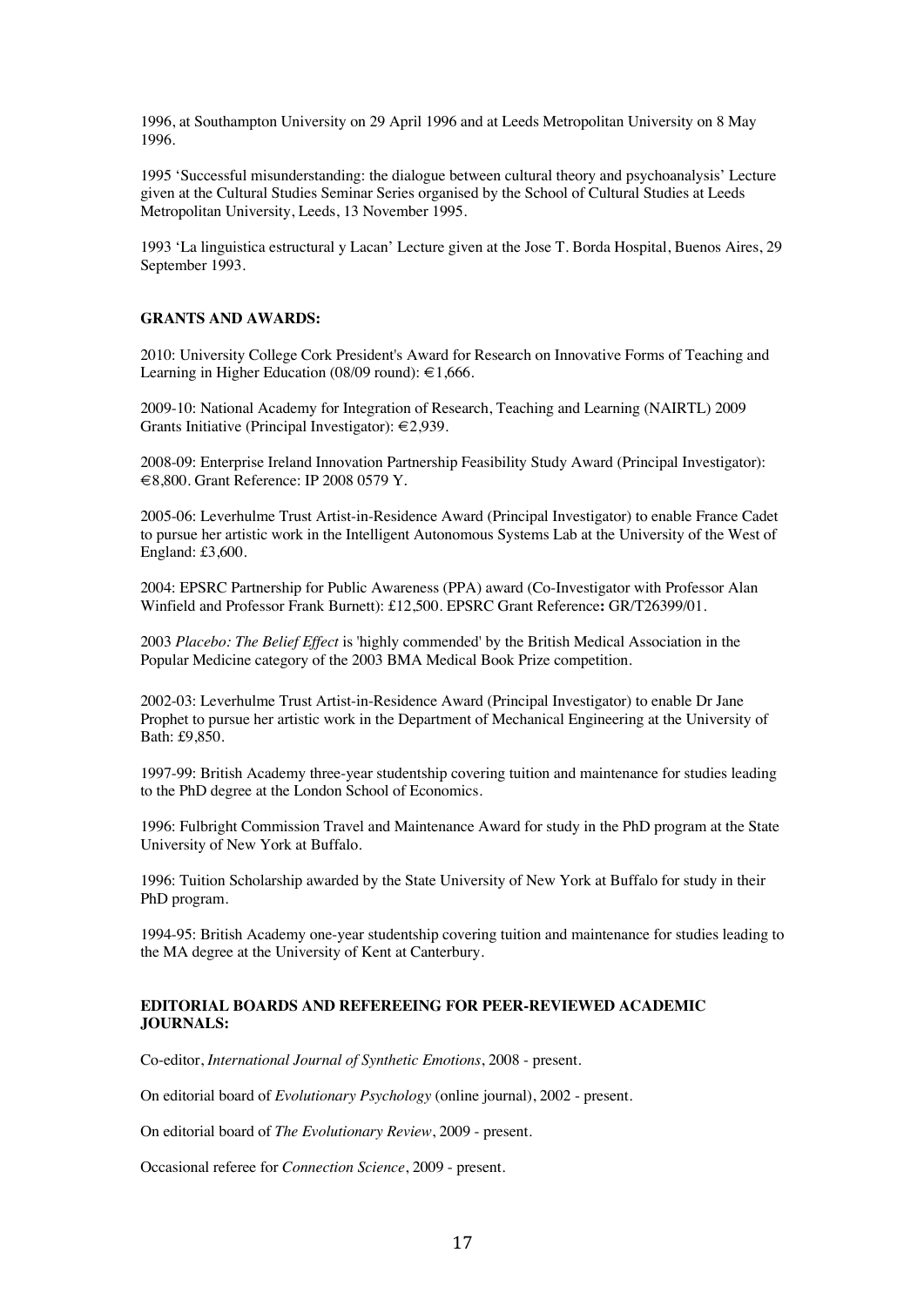Occasional referee for *British Journal of the Philosophy of Science*, 1999 - present.

Occasional referee for *Cognitive Science*, 2005 - present.

## **CONFERENCE PROGRAM COMMITTEES:**

2005 'Agents that want and like: motivational and emotional roots of cognition and action', a symposium of the AISB'05 conference, hosted at the University of Hertfordshire on 14-15 April.

2005: 'The 2005 International Conference on Affective Computing and Intelligent Interaction' (ACII2005), hosted at Beijing Institute of Technology on 24-26 September.

2004: 'Towards Autonomous Robotic Systems' (TAROS04), hosted at the University of Essex on 6-8 September.

2002: 'Emotion, Evolution and Rationality', interdisciplinary conference hosted by the Philosophy Department at King's College London on 27-28 April.

#### **AFFILIATIONS:**

2011 - 2013: Member, American Psychological Society.

2009 - present: Member, Atheist Ireland.

2009 - present: Member, Second European Network for the Advancement of Artificial Cognitive Systems, Interaction and Robotics (FP7 Network)

2008 - 2012: Member, Irish Learning Technology Association (ILTA)

2008 - 2011: Founder Member, Health Decision Making Research Group (HDMRG), School of Medicine, University College Cork.

2008 - 2011: Member, Positive Psychology Interest Group, Department of Applied Psychology, University College Cork.

2008 - present: Distinguished Supporter of the British Humanist Association.

2008 - 2011: Expert Faculty Member, The School of Life.

2008 - 2011: Member, Irish Network of Medical Educators (INMED).

2007 - present: Member, Ethics Advisory Board, Lifeboat Foundation.

2007 - 2008: Member, EUCognition FP6 Network

2007 - 2008: Invited expert, World Wide Web Consortium (W3C) Emotion Markup Language Incubator Group.

2003 - 2006: Member, The Society for the Study of Artificial Intelligence and Simulation of Behaviour (SSAISB).

2002 - 2003: Member, Happiness Research Group, London School of Economics.

2002 - 2004: Member, International Society for Adaptive Behavior (ISAB).

2002 - 2005: Member, The British Association for the Advancement of Science (BA).

2001 - 2005: Member, International Society for Research in Emotion (ISRE).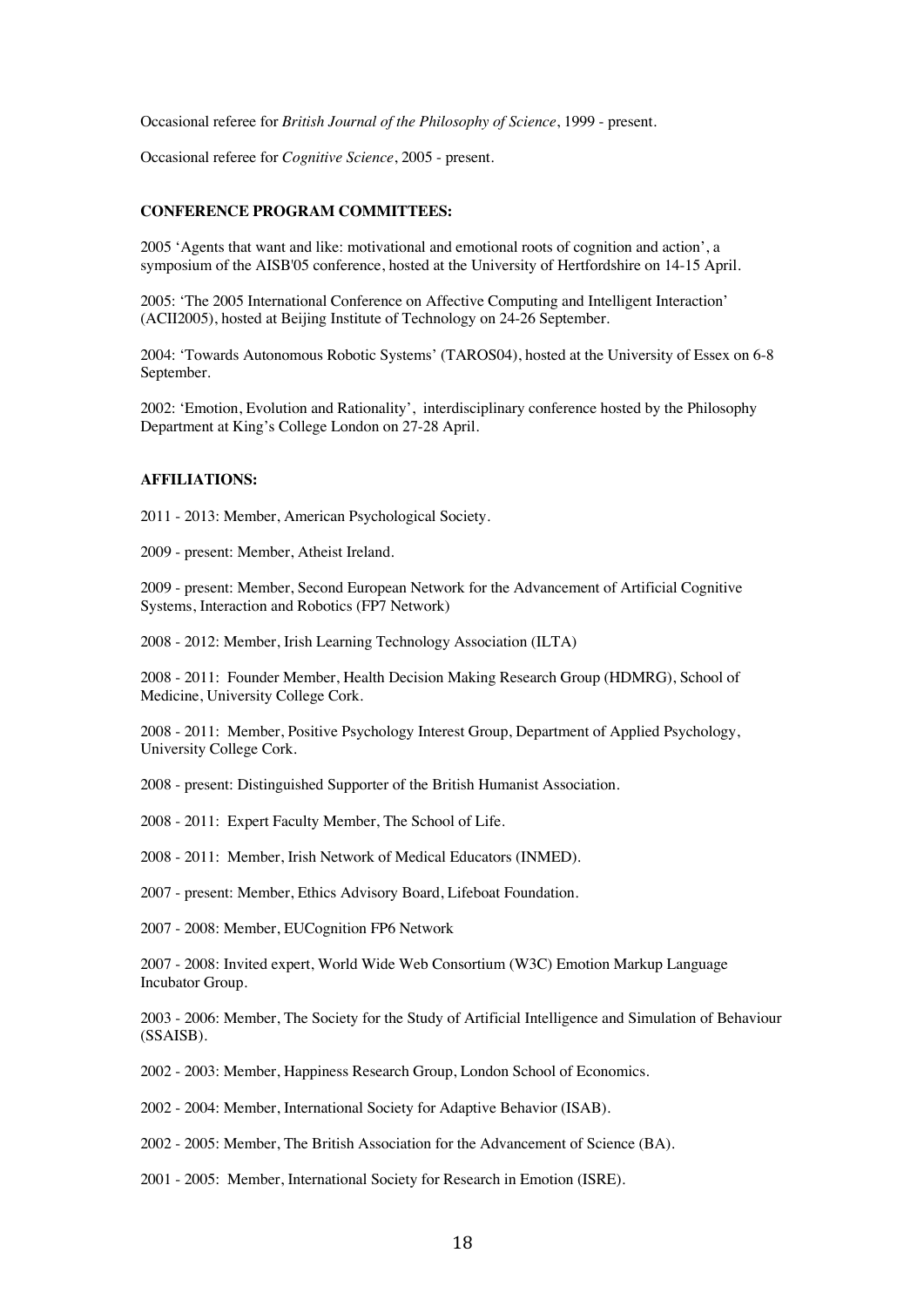1998 - 2003: Member, Human Behavior and Evolution Society (HBES).

1997 - 2000: Member, Darwin@LSE Work-in-Progress Research Group, London School of Economics.

1997 - present: Member, British Fulbright Scholars Association (BFSA).

## **TELEVISION, FILM AND RADIO CREDITS:**

2009 Consultant for 'Professor Reagan's Medicine Cabinet', TV documentary programme on BBC1.

2002 Member of on-screen psychology team for 'Big Brother', TV series produced by Endemol and Channel Four.

2002 Consultant for 'The Hero Factor', documentary TV series produced for Channel Four by October Films.

2000 Wrote and presented three five-minute inserts on the science of fear for the Halloween Film Season, Bravo TV, London.

1999 Wrote and presented two three-minute inserts for 'Conflicts and Advice', a two hour documentary on developmental psychology produced by Nueva Vida Productions, New York City.

1996 Wrote and presented 'Psychoanalysing Diana', a half-hour drama originally scheduled for transmission by British Television's Channel Four on 7 May 1996 but not shown.

Numerous interviews for Radio and TV, including 'Today', 'Start the Week', 'Analysis', 'Material World', 'Emotional Rollercoaster' and 'Primitive Streaks' (all on BBC Radio 4), 'The John Dunn Show' (BBC Radio 2), 'The Richard and Judy Show' (ITV), 'Moneywise' (BBC2), 'The Sky Bookshow' (Sky TV), 'Let's Talk' (BBC1 Northern Ireland), 'Sunday with Giles Brandreth' (LBC Radio), 'Health Check' (BBC World Service), 'The Dave Fanning Show' and 'The Business' (both on RTE Radio 1).

#### **CONSULTANCIES:**

2014: Research conducted for Aviate, Sydney.

2009: Futures Expert, Futurelab, Bristol (Beyond Current Horizons Programme).

2002-2003: Research conducted for Consolidated Communications, London.

2002: Research conducted for Focus PR, London.

## **VOLUNTARY AND COMMUNITY WORK:**

In 1995 I worked part-time as a volunteer counsellor in a clinical psychology department in Greenwich Healthcare NHS Trust. I was later employed by Oxleas NHS Trust in the same capacity.

From 2002 to 2004 I was a 'Science and Engineering Ambassador' for SETNET, the UK's national network for Science and Engineering. Under this scheme, I helped to run 'Lego Robotics Challenge' days for primary schools in the South West of the UK.

From 2002 to 2004 I gave DJ lessons to local teenagers in youth clubs in and around Cirencester in Gloucestershire. In March – April 2003, I ran DJ classes for teenagers as part of the 'Move to the Music Project' organised by Cotswolds District Council.